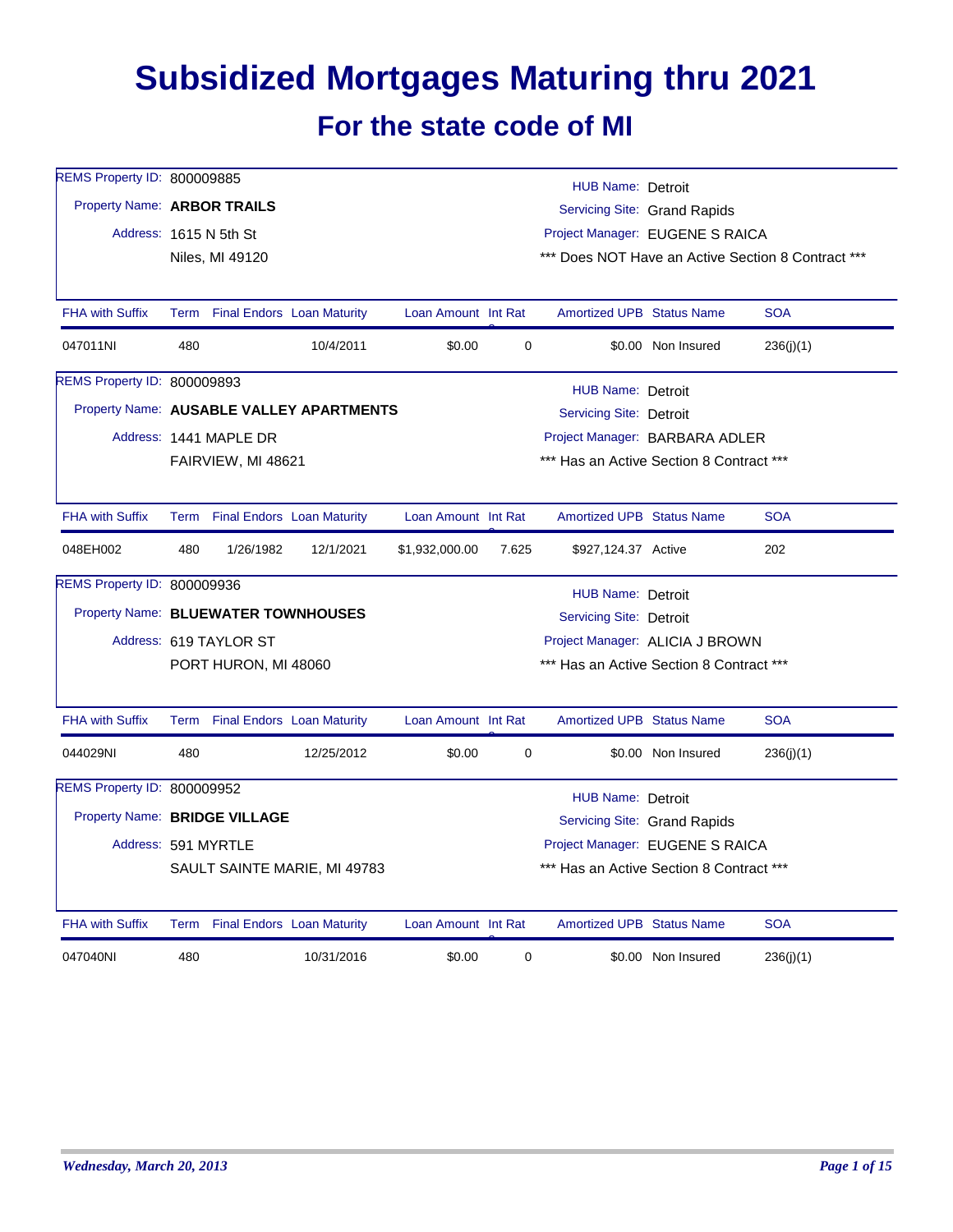| REMS Property ID: 800009968       |     |                                 |                                                   |                     |                |                                                                                |                              |            |
|-----------------------------------|-----|---------------------------------|---------------------------------------------------|---------------------|----------------|--------------------------------------------------------------------------------|------------------------------|------------|
|                                   |     |                                 | Property Name: CAMBRIDGE SQUARE OF FLINT          |                     |                | HUB Name: Detroit<br><b>Servicing Site: Detroit</b>                            |                              |            |
|                                   |     |                                 |                                                   |                     |                |                                                                                |                              |            |
|                                   |     | Address: 4490 Brendenshire Ct   |                                                   |                     |                | Project Manager: PAMELA M WILDFONG<br>*** Has an Active Section 8 Contract *** |                              |            |
|                                   |     | Flint, MI 48532                 |                                                   |                     |                |                                                                                |                              |            |
| <b>FHA with Suffix</b>            |     | Term Final Endors Loan Maturity |                                                   | Loan Amount Int Rat |                | <b>Amortized UPB Status Name</b>                                               |                              | <b>SOA</b> |
| 04844028                          | 480 | 9/18/1974                       | 10/1/2014                                         | \$3,045,600.00      | $\overline{7}$ | \$322,485.53 Active                                                            |                              | 236(j)(1)  |
| REMS Property ID: 800009985       |     |                                 |                                                   |                     |                | <b>HUB Name: Detroit</b>                                                       |                              |            |
|                                   |     |                                 | Property Name: CARRIAGE HOUSE APARTMENTS          |                     |                | Servicing Site: Detroit                                                        |                              |            |
|                                   |     | Address: 122 SAND CREEK HWY     |                                                   |                     |                | Project Manager: EUGENE S RAICA                                                |                              |            |
|                                   |     | ADRIAN, MI 49221                |                                                   |                     |                | *** Has an Active Section 8 Contract ***                                       |                              |            |
|                                   |     |                                 |                                                   |                     |                |                                                                                |                              |            |
| <b>FHA with Suffix</b>            |     | Term Final Endors Loan Maturity |                                                   | Loan Amount Int Rat |                | <b>Amortized UPB Status Name</b>                                               |                              | <b>SOA</b> |
| 044039NI                          | 480 |                                 | 2/29/2016                                         | \$0.00              | 0              |                                                                                | \$0.00 Non Insured           | 236(j)(1)  |
| REMS Property ID: 800009994       |     |                                 |                                                   |                     |                | HUB Name: Detroit                                                              |                              |            |
| Property Name: CENTRAL TOWERS     |     |                                 |                                                   |                     |                | Servicing Site: Detroit                                                        |                              |            |
|                                   |     | Address: 2520 CENTRAL ST        |                                                   |                     |                | Project Manager: FELICIA L DANIEL                                              |                              |            |
|                                   |     | DETROIT, MI 48209               |                                                   |                     |                | *** Has an Active Section 8 Contract ***                                       |                              |            |
| <b>FHA with Suffix</b>            |     | Term Final Endors Loan Maturity |                                                   | Loan Amount Int Rat |                | <b>Amortized UPB Status Name</b>                                               |                              | <b>SOA</b> |
| 04444375                          | 480 | 6/28/1978                       | 5/1/2018                                          | \$5,400,000.00      | 7              | \$1,718,243.01 Active                                                          |                              | 236(j)(1)  |
| REMS Property ID: 800009996       |     |                                 |                                                   |                     |                |                                                                                |                              |            |
|                                   |     |                                 | Property Name: CHARBRIDGE ARBOR COOPERATIVE 1 & 2 |                     |                | <b>HUB Name: Detroit</b><br><b>Servicing Site: Detroit</b>                     |                              |            |
|                                   |     | Address: 195 CHARBRIDGE AVE     |                                                   |                     |                | Project Manager: MARY A MATHIS                                                 |                              |            |
|                                   |     | LAPEER, MI 48446                |                                                   |                     |                | *** Has an Active Section 8 Contract ***                                       |                              |            |
|                                   |     |                                 |                                                   |                     |                |                                                                                |                              |            |
| <b>FHA with Suffix</b>            |     | Term Final Endors Loan Maturity |                                                   | Loan Amount Int Rat |                | <b>Amortized UPB Status Name</b>                                               |                              | <b>SOA</b> |
| 04844010                          | 480 | 9/1/1982                        | 5/1/2015                                          | \$1,232,900.00      | 7              | \$177,739.74 Active                                                            |                              | 236(j)(1)  |
| REMS Property ID: 800010008       |     |                                 |                                                   |                     |                | <b>HUB Name: Detroit</b>                                                       |                              |            |
| Property Name: CHURCHSIDE VILLAGE |     |                                 |                                                   |                     |                |                                                                                | Servicing Site: Grand Rapids |            |
|                                   |     | Address: 6105 CENTER RD         |                                                   |                     |                | Project Manager: DAVID KIMBALL                                                 |                              |            |
|                                   |     | TRAVERSE CITY, MI 49684         |                                                   |                     |                | *** Has an Active Section 8 Contract ***                                       |                              |            |
| <b>FHA with Suffix</b>            |     | Term Final Endors Loan Maturity |                                                   | Loan Amount Int Rat |                | <b>Amortized UPB Status Name</b>                                               |                              | <b>SOA</b> |
| 047EH004                          | 480 | 4/25/1980                       | 11/1/2019                                         | \$863,500.00        | 6.875          | \$297,100.65 Active                                                            |                              | 202        |
|                                   |     |                                 |                                                   |                     |                |                                                                                |                              |            |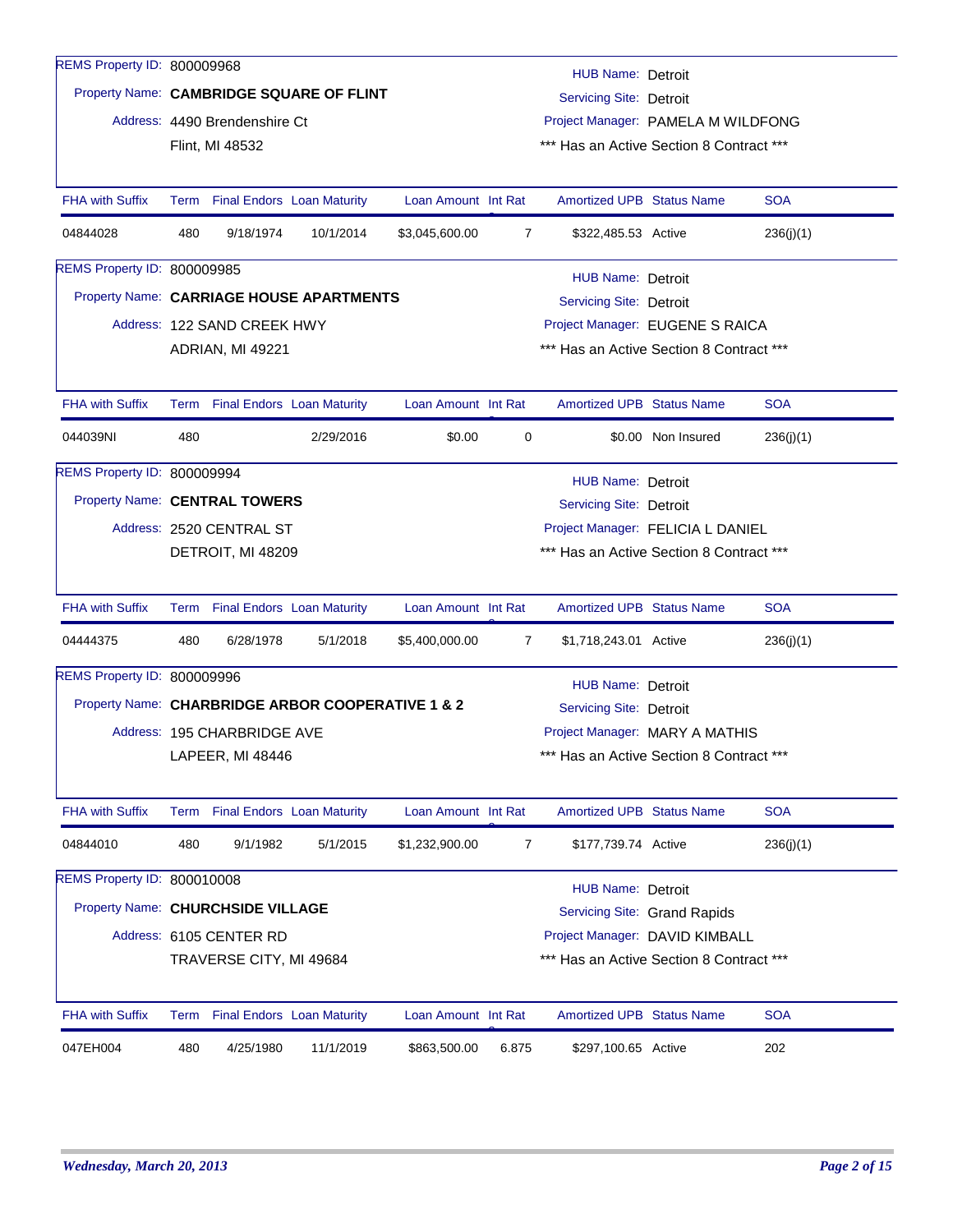| REMS Property ID: 800010014      |      |                             |                                                        |                     |   | <b>HUB Name: Detroit</b>                 |                              |                                                    |
|----------------------------------|------|-----------------------------|--------------------------------------------------------|---------------------|---|------------------------------------------|------------------------------|----------------------------------------------------|
| Property Name: CLEVELAND MANOR I |      |                             |                                                        |                     |   | <b>Servicing Site: Detroit</b>           |                              |                                                    |
|                                  |      | Address: 2200 CLEVELAND AVE |                                                        |                     |   | Project Manager: PAMELA M WILDFONG       |                              |                                                    |
|                                  |      | MIDLAND, MI 48640           |                                                        |                     |   |                                          |                              | *** Does NOT Have an Active Section 8 Contract *** |
|                                  |      |                             |                                                        |                     |   |                                          |                              |                                                    |
| <b>FHA with Suffix</b>           | Term |                             | <b>Final Endors Loan Maturity</b>                      | Loan Amount Int Rat |   | <b>Amortized UPB Status Name</b>         |                              | <b>SOA</b>                                         |
| 048SH016                         | 564  | 1/2/1968                    | 7/1/2016                                               | \$1,462,000.00      | 3 | \$51,627.70 Active                       |                              | 202                                                |
| REMS Property ID: 800010224      |      |                             |                                                        |                     |   | <b>HUB Name: Detroit</b>                 |                              |                                                    |
|                                  |      |                             | Property Name: COUNTRY VIEW APARTMENTS & TOWNHOUSES I  |                     |   |                                          | Servicing Site: Grand Rapids |                                                    |
|                                  |      | Address: 1946 E BRITAIN AVE |                                                        |                     |   | Project Manager: EUGENE S RAICA          |                              |                                                    |
|                                  |      | BENTON HARBOR, MI 49022     |                                                        |                     |   | *** Has an Active Section 8 Contract *** |                              |                                                    |
|                                  |      |                             |                                                        |                     |   |                                          |                              |                                                    |
| <b>FHA with Suffix</b>           |      |                             | Term Final Endors Loan Maturity                        | Loan Amount Int Rat |   | <b>Amortized UPB Status Name</b>         |                              | <b>SOA</b>                                         |
| 047017NI                         | 480  |                             | 1/21/2013                                              | \$0.00              | 0 |                                          | \$0.00 Non Insured           | 236(j)(1)                                          |
| REMS Property ID: 800010225      |      |                             |                                                        |                     |   | HUB Name: Detroit                        |                              |                                                    |
|                                  |      |                             | Property Name: COUNTRY VIEW APARTMENTS & TOWNHOUSES II |                     |   |                                          | Servicing Site: Grand Rapids |                                                    |
|                                  |      | Address: 1946 E BRITAIN     |                                                        |                     |   | Project Manager: EUGENE S RAICA          |                              |                                                    |
|                                  |      | BENTON HARBOR, MI 49022     |                                                        |                     |   | *** Has an Active Section 8 Contract *** |                              |                                                    |
|                                  |      |                             |                                                        |                     |   |                                          |                              |                                                    |
| <b>FHA with Suffix</b>           |      |                             | Term Final Endors Loan Maturity                        | Loan Amount Int Rat |   | <b>Amortized UPB Status Name</b>         |                              | <b>SOA</b>                                         |
| 047043NI                         | 480  |                             | 11/9/2016                                              | \$0.00              | 0 |                                          | \$0.00 Non Insured           | 236(j)(1)                                          |
| REMS Property ID: 800010040      |      |                             |                                                        |                     |   | <b>HUB Name: Detroit</b>                 |                              |                                                    |
| Property Name: COUNTRYSIDE I     |      |                             |                                                        |                     |   | <b>Servicing Site: Detroit</b>           |                              |                                                    |
|                                  |      | Address: 3474 Brookshear    |                                                        |                     |   | Project Manager: EUGENE S RAICA          |                              |                                                    |
|                                  |      | AUBURN HILLS, MI 48326      |                                                        |                     |   | *** Has an Active Section 8 Contract *** |                              |                                                    |
|                                  |      |                             |                                                        |                     |   |                                          |                              |                                                    |
| <b>FHA with Suffix</b>           | Term |                             | <b>Final Endors</b> Loan Maturity                      | Loan Amount Int Rat |   | <b>Amortized UPB Status Name</b>         |                              | <b>SOA</b>                                         |
| 044017NI                         | 480  |                             | 4/29/2014                                              | \$0.00              | 0 |                                          | \$0.00 Non Insured           | 236(j)(1)                                          |
| REMS Property ID: 800010041      |      |                             |                                                        |                     |   | <b>HUB Name: Detroit</b>                 |                              |                                                    |
| Property Name: COUNTRYSIDE II    |      |                             |                                                        |                     |   | Servicing Site: Detroit                  |                              |                                                    |
|                                  |      |                             | Address: 3474 BROOKSHEAR CIRCLE ST                     |                     |   | Project Manager: EUGENE S RAICA          |                              |                                                    |
|                                  |      | AUBURN HILLS, MI 48326      |                                                        |                     |   | *** Has an Active Section 8 Contract *** |                              |                                                    |
|                                  |      |                             |                                                        |                     |   |                                          |                              |                                                    |
| <b>FHA with Suffix</b>           |      |                             | Term Final Endors Loan Maturity                        | Loan Amount Int Rat |   | <b>Amortized UPB Status Name</b>         |                              | <b>SOA</b>                                         |
| 044059NI                         | 480  |                             | 2/28/2014                                              | \$0.00              | 0 |                                          | \$0.00 Non Insured           | 236(j)(1)                                          |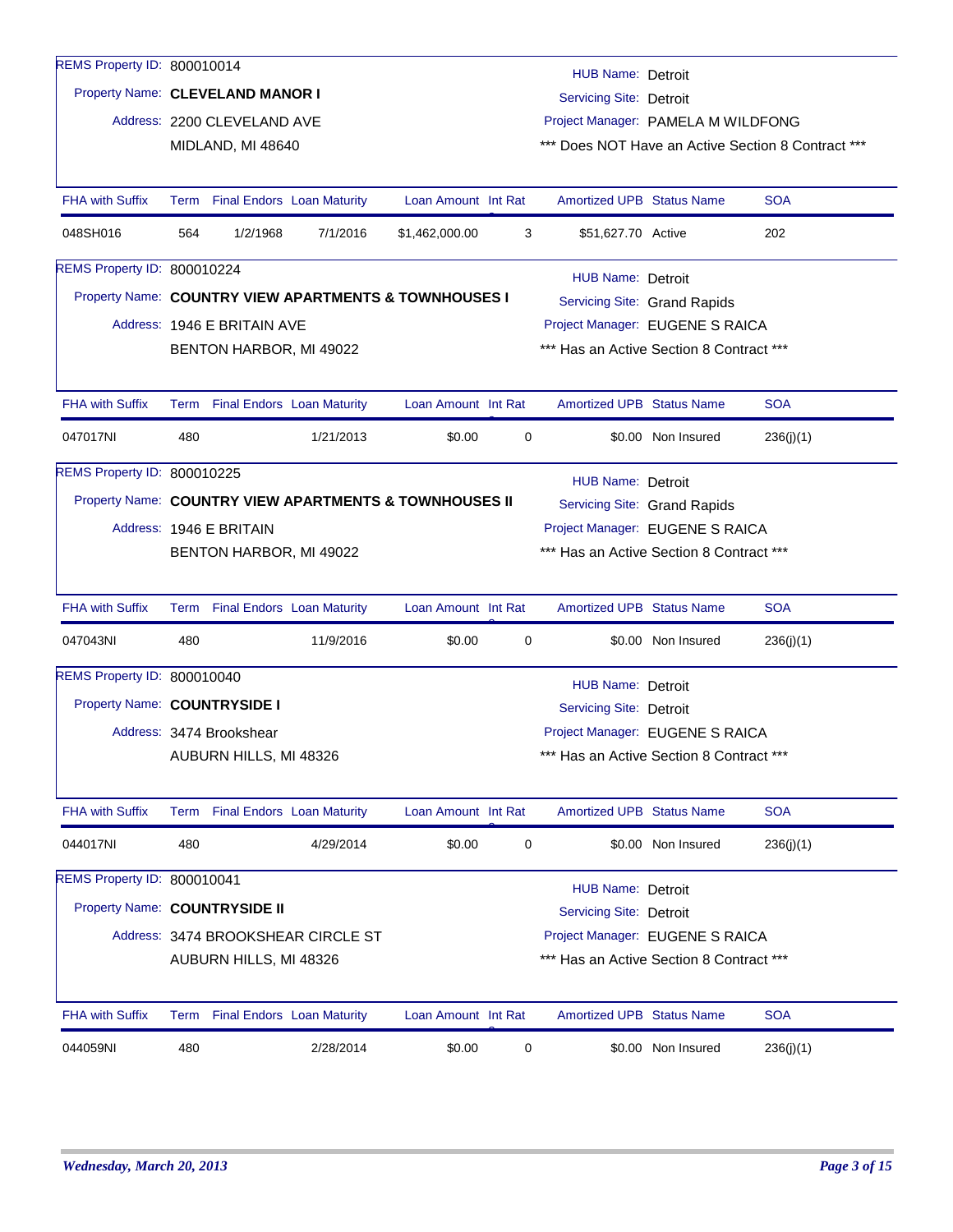| REMS Property ID: 800010059     |     |                                   |                                              |                     |                                          | <b>HUB Name: Detroit</b>                 |                              |                                                    |  |  |
|---------------------------------|-----|-----------------------------------|----------------------------------------------|---------------------|------------------------------------------|------------------------------------------|------------------------------|----------------------------------------------------|--|--|
|                                 |     |                                   | Property Name: DETROIT BAPTIST MANOR - GAMMA |                     |                                          | <b>Servicing Site: Detroit</b>           |                              |                                                    |  |  |
|                                 |     | Address: 30245 W THIRTEEN MILE RD |                                              |                     | Project Manager: BARBARA ADLER           |                                          |                              |                                                    |  |  |
|                                 |     |                                   | FARMINGTON HILLS, MI 48334                   |                     | *** Has an Active Section 8 Contract *** |                                          |                              |                                                    |  |  |
|                                 |     |                                   |                                              |                     |                                          |                                          |                              |                                                    |  |  |
| <b>FHA with Suffix</b>          |     |                                   | Term Final Endors Loan Maturity              | Loan Amount Int Rat |                                          | <b>Amortized UPB Status Name</b>         |                              | <b>SOA</b>                                         |  |  |
| 04444361                        | 480 | 7/6/1976                          | 6/1/2016                                     | \$2,580,800.00      | $\overline{7}$                           | \$545,197.68 Active                      |                              | 236(j)(1)                                          |  |  |
| REMS Property ID: 800010063     |     |                                   |                                              |                     |                                          | <b>HUB Name: Detroit</b>                 |                              |                                                    |  |  |
| Property Name: DILLON HALL      |     |                                   |                                              |                     |                                          |                                          | Servicing Site: Grand Rapids |                                                    |  |  |
|                                 |     | Address: 3301 GULL ROAD #308      |                                              |                     | Project Manager: KELLY MCINTYRE          |                                          |                              |                                                    |  |  |
|                                 |     | KALAMAZOO, MI 49048               |                                              |                     |                                          | *** Has an Active Section 8 Contract *** |                              |                                                    |  |  |
|                                 |     |                                   |                                              |                     |                                          |                                          |                              |                                                    |  |  |
| <b>FHA with Suffix</b>          |     |                                   | Term Final Endors Loan Maturity              | Loan Amount Int Rat |                                          | <b>Amortized UPB Status Name</b>         |                              | <b>SOA</b>                                         |  |  |
| 047EH002                        | 480 | 4/7/1980                          | 8/1/2019                                     | \$2,150,200.00      | 6.875                                    | \$748,690.73 Active                      |                              | 202                                                |  |  |
| REMS Property ID: 800010112     |     |                                   |                                              |                     |                                          | HUB Name: Detroit                        |                              |                                                    |  |  |
| Property Name: FOREST GLEN I    |     |                                   |                                              |                     |                                          | <b>Servicing Site: Detroit</b>           |                              |                                                    |  |  |
|                                 |     | Address: 400 ALPINE WAY           |                                              |                     |                                          | Project Manager:                         |                              |                                                    |  |  |
|                                 |     | MIDLAND, MI 48640                 |                                              |                     |                                          |                                          |                              | *** Does NOT Have an Active Section 8 Contract *** |  |  |
|                                 |     |                                   |                                              |                     |                                          |                                          |                              |                                                    |  |  |
| <b>FHA with Suffix</b>          |     |                                   | Term Final Endors Loan Maturity              | Loan Amount Int Rat |                                          | <b>Amortized UPB Status Name</b>         |                              | <b>SOA</b>                                         |  |  |
| 044003NI                        | 480 |                                   | 8/26/2011                                    | \$0.00              | 0                                        |                                          | \$0.00 Non Insured           | 236(j)(1)                                          |  |  |
| REMS Property ID: 800010113     |     |                                   |                                              |                     |                                          | <b>HUB Name: Detroit</b>                 |                              |                                                    |  |  |
| Property Name: FOREST GLEN II   |     |                                   |                                              |                     |                                          | <b>Servicing Site: Detroit</b>           |                              |                                                    |  |  |
|                                 |     | Address: 400 ALPINE WAY           |                                              |                     |                                          | Project Manager: PAMELA M WILDFONG       |                              |                                                    |  |  |
|                                 |     | MIDLAND, MI 48640                 |                                              |                     |                                          |                                          |                              | *** Does NOT Have an Active Section 8 Contract *** |  |  |
|                                 |     |                                   |                                              |                     |                                          |                                          |                              |                                                    |  |  |
| <b>FHA with Suffix</b>          |     |                                   | Term Final Endors Loan Maturity              | Loan Amount Int Rat |                                          | Amortized UPB Status Name                |                              | <b>SOA</b>                                         |  |  |
| 044007NI                        | 480 |                                   | 2/21/2014                                    | \$0.00              | 0                                        |                                          | \$0.00 Non Insured           | 236(j)(1)                                          |  |  |
| REMS Property ID: 800010131     |     |                                   |                                              |                     |                                          | <b>HUB Name: Detroit</b>                 |                              |                                                    |  |  |
| Property Name: FRIENDSHIP MANOR |     |                                   |                                              |                     |                                          |                                          | Servicing Site: Grand Rapids |                                                    |  |  |
|                                 |     | Address: 200 FRIENDSHIP CIR       |                                              |                     |                                          | Project Manager: EUGENE S RAICA          |                              |                                                    |  |  |
|                                 |     | LANSING, MI 48912                 |                                              |                     |                                          | *** Has an Active Section 8 Contract *** |                              |                                                    |  |  |
|                                 |     |                                   |                                              |                     |                                          |                                          |                              |                                                    |  |  |
| <b>FHA with Suffix</b>          |     |                                   | Term Final Endors Loan Maturity              | Loan Amount Int Rat |                                          | <b>Amortized UPB Status Name</b>         |                              | <b>SOA</b>                                         |  |  |
| 047039NI                        | 480 |                                   | 8/12/2014                                    | \$0.00              | 0                                        |                                          | \$0.00 Non Insured           | 236(j)(1)                                          |  |  |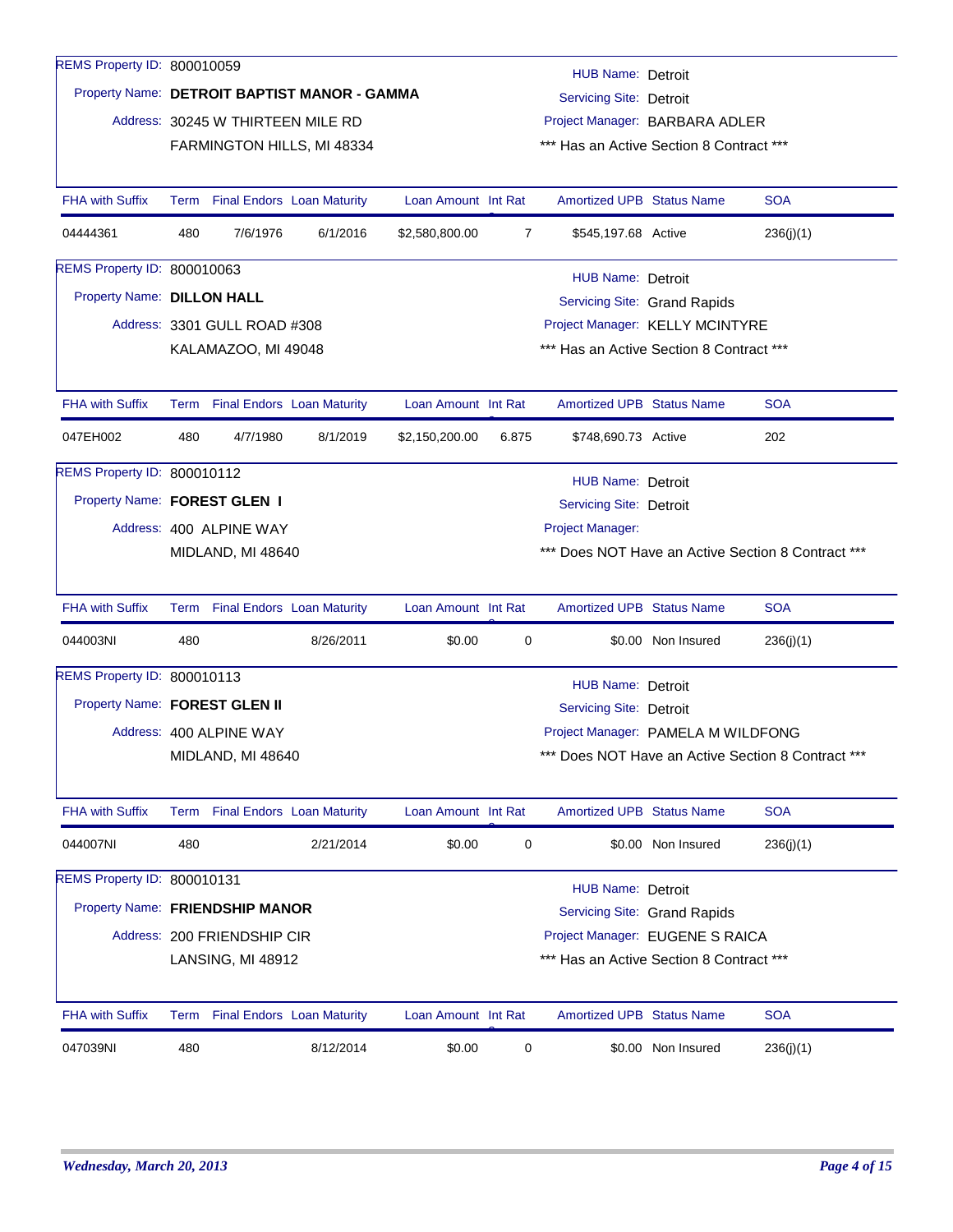| REMS Property ID: 800010157          |      |                                   |           |                                                       |       |                                          |                                    |              |
|--------------------------------------|------|-----------------------------------|-----------|-------------------------------------------------------|-------|------------------------------------------|------------------------------------|--------------|
|                                      |      |                                   |           |                                                       |       | HUB Name: Detroit                        |                                    |              |
| Property Name: GRANGE ACRES II       |      |                                   |           |                                                       |       |                                          | Servicing Site: Grand Rapids       |              |
|                                      |      | Address: 6101 MARSH ROAD          |           |                                                       |       | Project Manager: CAROL J ALCOX           |                                    |              |
|                                      |      | HASLETT, MI 48840                 |           |                                                       |       | *** Has an Active Section 8 Contract *** |                                    |              |
|                                      |      |                                   |           |                                                       |       |                                          |                                    |              |
| <b>FHA with Suffix</b>               | Term | <b>Final Endors Loan Maturity</b> |           | Loan Amount Int Rat                                   |       | <b>Amortized UPB Status Name</b>         |                                    | <b>SOA</b>   |
| 04735019                             | 480  | 1/3/1975                          | 7/1/2014  | \$1,539,200.00                                        | 7     | \$136,973.17 Active                      |                                    | 221(d)(3)MKT |
| REMS Property ID: 800010158          |      |                                   |           |                                                       |       | HUB Name: Detroit                        |                                    |              |
| Property Name: GRANGE ACRES III      |      |                                   |           |                                                       |       |                                          | Servicing Site: Grand Rapids       |              |
|                                      |      | Address: 6101 MARSH ROAD          |           |                                                       |       | Project Manager: CAROL J ALCOX           |                                    |              |
|                                      |      | HASLETT, MI 48840                 |           |                                                       |       | *** Has an Active Section 8 Contract *** |                                    |              |
|                                      |      |                                   |           |                                                       |       |                                          |                                    |              |
| <b>FHA with Suffix</b>               |      | Term Final Endors Loan Maturity   |           | Loan Amount Int Rat                                   |       | <b>Amortized UPB Status Name</b>         |                                    | <b>SOA</b>   |
| 047EH001                             | 480  | 8/12/1980                         | 6/1/2020  | \$2,184,200.00                                        | 6.875 | \$914,345.43 Active                      |                                    | 202          |
| REMS Property ID: 800010161          |      |                                   |           |                                                       |       | HUB Name: Detroit                        |                                    |              |
| Property Name: GREENBRIAR APARTMENTS |      |                                   |           |                                                       |       |                                          | Servicing Site: Grand Rapids       |              |
|                                      |      | Address: 1109 Wellington Court    |           |                                                       |       |                                          | Project Manager: KAY L HAMMEL      |              |
|                                      |      | GREENVILLE, MI 48838              |           |                                                       |       | *** Has an Active Section 8 Contract *** |                                    |              |
|                                      |      |                                   |           |                                                       |       |                                          |                                    |              |
| <b>FHA with Suffix</b>               |      | Term Final Endors Loan Maturity   |           | Loan Amount Int Rat                                   |       | <b>Amortized UPB Status Name</b>         |                                    | <b>SOA</b>   |
| 04744084                             | 480  | 10/25/1973                        | 9/1/2013  | \$613,400.00                                          | 7     | \$18,728.63 Active                       |                                    | 236(j)(1)    |
| REMS Property ID: 800010169          |      |                                   |           |                                                       |       | <b>HUB Name: Detroit</b>                 |                                    |              |
| Property Name: GREENWYCKE COMMONS I  |      |                                   |           |                                                       |       | <b>Servicing Site: Detroit</b>           |                                    |              |
|                                      |      | Address: 6112 Greenwycke          |           |                                                       |       |                                          | Project Manager: EUGENE S RAICA    |              |
|                                      |      | <b>MONROE, MI 48161</b>           |           |                                                       |       | *** Has an Active Section 8 Contract *** |                                    |              |
|                                      |      |                                   |           |                                                       |       |                                          |                                    |              |
| <b>FHA with Suffix</b>               |      | Term Final Endors Loan Maturity   |           | Loan Amount Int Rat                                   |       | <b>Amortized UPB Status Name</b>         |                                    | <b>SOA</b>   |
| 044006NI                             | 480  |                                   | 5/19/2014 | \$0.00                                                | 0     |                                          | \$0.00 Non Insured                 | 236(j)(1)    |
| REMS Property ID: 800010179          |      |                                   |           |                                                       |       | <b>HUB Name: Detroit</b>                 |                                    |              |
|                                      |      |                                   |           | Property Name: HANOVER GROVE CONSUMER HOUSING COOP II |       | <b>Servicing Site: Detroit</b>           |                                    |              |
|                                      |      | Address: 15750 SABRE LANE         |           |                                                       |       |                                          | Project Manager: MICHELLE L PHELAN |              |
|                                      |      | Fraser, MI 48026                  |           |                                                       |       | *** Has an Active Section 8 Contract *** |                                    |              |
|                                      |      |                                   |           |                                                       |       |                                          |                                    |              |
| <b>FHA with Suffix</b>               |      | Term Final Endors Loan Maturity   |           | Loan Amount Int Rat                                   |       | <b>Amortized UPB Status Name</b>         |                                    | <b>SOA</b>   |
| 04444140                             | 480  | 6/13/1973                         | 7/1/2013  | \$9,363,100.00                                        | 7     | \$172,518.71 Active                      |                                    | 236(j)(1)    |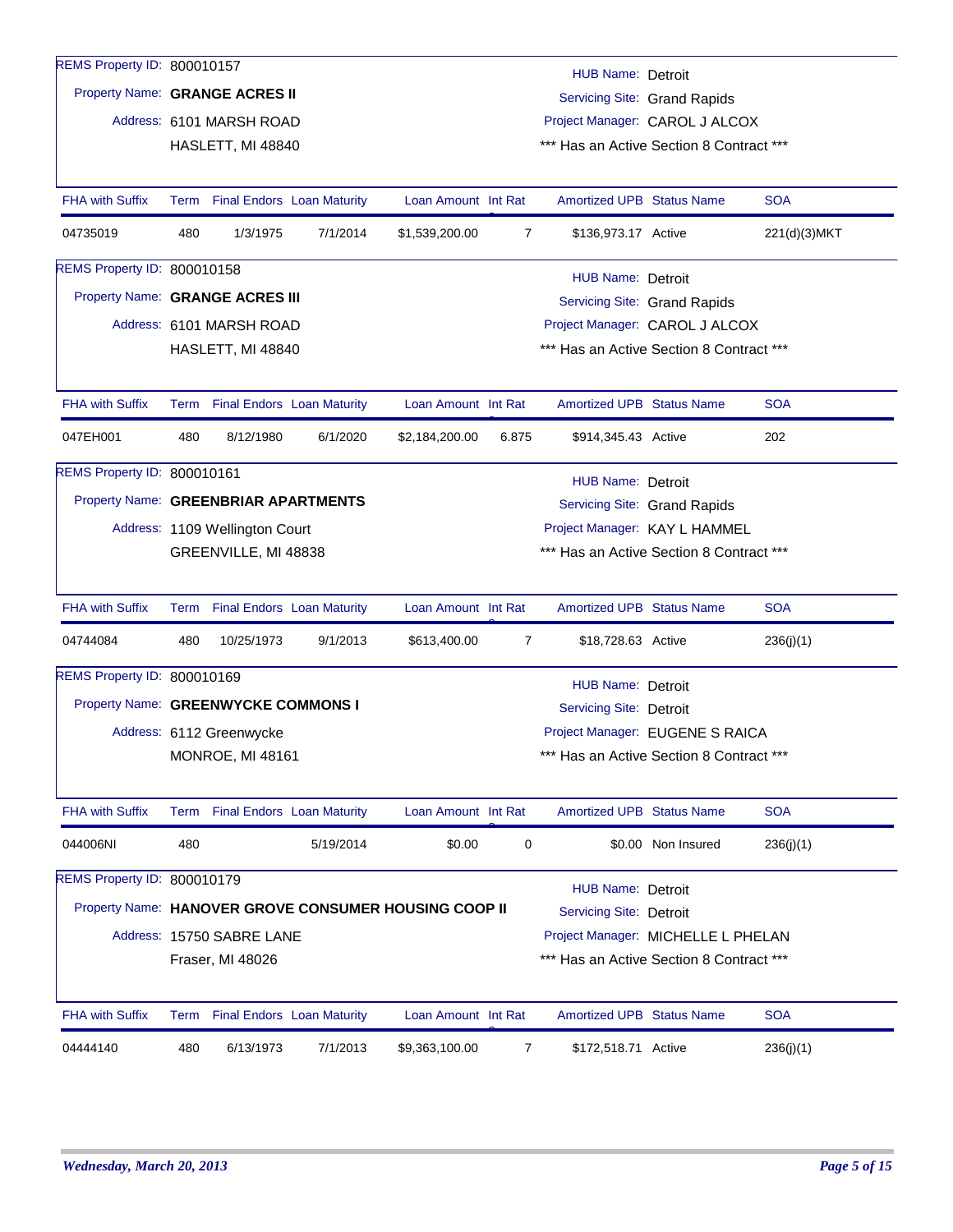| REMS Property ID: 800010199            |      |                                   |                                           |                     |                                | HUB Name: Detroit                        |                                 |                                                    |  |  |
|----------------------------------------|------|-----------------------------------|-------------------------------------------|---------------------|--------------------------------|------------------------------------------|---------------------------------|----------------------------------------------------|--|--|
|                                        |      |                                   | Property Name: HICKORY VILLAGE APARTMENTS |                     |                                |                                          | Servicing Site: Grand Rapids    |                                                    |  |  |
|                                        |      | Address: 1890 CARRIAGE RD         |                                           |                     |                                | Project Manager: KAY L HAMMEL            |                                 |                                                    |  |  |
|                                        |      | MUSKEGON, MI 49442                |                                           |                     |                                | *** Has an Active Section 8 Contract *** |                                 |                                                    |  |  |
|                                        |      |                                   |                                           |                     |                                |                                          |                                 |                                                    |  |  |
| <b>FHA with Suffix</b>                 |      | Term Final Endors Loan Maturity   |                                           | Loan Amount Int Rat |                                | <b>Amortized UPB Status Name</b>         |                                 | <b>SOA</b>                                         |  |  |
| 04735048                               | 480  | 10/10/1974                        | 11/1/2014                                 | \$2,488,000.00      | 7                              | \$277,281.67 Active                      |                                 | 221(d)(3)MKT                                       |  |  |
| REMS Property ID: 800010237            |      |                                   |                                           |                     |                                | <b>HUB Name: Detroit</b>                 |                                 |                                                    |  |  |
| Property Name: INDIAN HILLS TOWNHOUSES |      |                                   |                                           |                     |                                |                                          | Servicing Site: Grand Rapids    |                                                    |  |  |
|                                        |      | Address: 400 CLEVELAND ST         |                                           |                     | Project Manager: DAVID KIMBALL |                                          |                                 |                                                    |  |  |
|                                        |      | DOWAGIAC, MI 49047                |                                           |                     |                                | *** Has an Active Section 8 Contract *** |                                 |                                                    |  |  |
|                                        |      |                                   |                                           |                     |                                |                                          |                                 |                                                    |  |  |
| <b>FHA with Suffix</b>                 |      | Term Final Endors Loan Maturity   |                                           | Loan Amount Int Rat |                                | <b>Amortized UPB Status Name</b>         |                                 | <b>SOA</b>                                         |  |  |
| 04711040                               | 107  | 9/28/2006                         | 8/1/2015                                  | \$216,056.00        | 5.5                            | \$67,106.09 Active                       |                                 | 207/223(f)                                         |  |  |
| REMS Property ID: 800010243            |      |                                   |                                           |                     |                                | <b>HUB Name: Detroit</b>                 |                                 |                                                    |  |  |
| Property Name: JEFFERSON TOWERS        |      |                                   |                                           |                     |                                |                                          | Servicing Site: Grand Rapids    |                                                    |  |  |
|                                        |      | Address: 1077 JEFFERSON ST        |                                           |                     |                                | Project Manager: KAY L HAMMEL            |                                 |                                                    |  |  |
|                                        |      | MUSKEGON, MI 49440                |                                           |                     |                                |                                          |                                 | *** Does NOT Have an Active Section 8 Contract *** |  |  |
|                                        |      |                                   |                                           |                     |                                |                                          |                                 |                                                    |  |  |
| <b>FHA with Suffix</b>                 |      | Term Final Endors Loan Maturity   |                                           | Loan Amount Int Rat |                                | <b>Amortized UPB Status Name</b>         |                                 | <b>SOA</b>                                         |  |  |
| 047SH018                               | 564  | 12/1/1969                         | 6/1/2018                                  | \$2,526,000.00      | 3                              | \$485,225.71 Active                      |                                 | 202                                                |  |  |
| REMS Property ID: 800010248            |      |                                   |                                           |                     |                                | HUB Name: Detroit                        |                                 |                                                    |  |  |
| Property Name: JOY WEST MANOR          |      |                                   |                                           |                     |                                | Servicing Site: Detroit                  |                                 |                                                    |  |  |
|                                        |      | Address: 16301 JOY RD             |                                           |                     |                                |                                          | Project Manager: ALICIA J BROWN |                                                    |  |  |
|                                        |      | DETROIT, MI 48228                 |                                           |                     |                                | *** Has an Active Section 8 Contract *** |                                 |                                                    |  |  |
|                                        |      |                                   |                                           |                     |                                |                                          |                                 |                                                    |  |  |
| <b>FHA with Suffix</b>                 | Term | <b>Final Endors Loan Maturity</b> |                                           | Loan Amount Int Rat |                                | Amortized UPB Status Name                |                                 | <b>SOA</b>                                         |  |  |
| 044028NI                               | 480  |                                   | 12/27/2012                                | \$0.00              | 0                              |                                          | \$0.00 Non Insured              | 236(j)(1)                                          |  |  |
| REMS Property ID: 800010250            |      |                                   |                                           |                     |                                | <b>HUB Name: Detroit</b>                 |                                 |                                                    |  |  |
| Property Name: KEARSLEY MANOR          |      |                                   |                                           |                     |                                | <b>Servicing Site: Detroit</b>           |                                 |                                                    |  |  |
|                                        |      | Address: 814 E KEARSLEY MANOR     |                                           |                     |                                | Project Manager: PAMELA M WILDFONG       |                                 |                                                    |  |  |
|                                        |      | FLINT, MI 48503                   |                                           |                     |                                |                                          |                                 | *** Does NOT Have an Active Section 8 Contract *** |  |  |
|                                        |      |                                   |                                           |                     |                                |                                          |                                 |                                                    |  |  |
| <b>FHA with Suffix</b>                 |      | Term Final Endors Loan Maturity   |                                           | Loan Amount Int Rat |                                | <b>Amortized UPB Status Name</b>         |                                 | <b>SOA</b>                                         |  |  |
| 048SH026                               | 564  | 3/1/1970                          | 1/1/2019                                  | \$1,531,000.00      | 3                              | \$325,648.11 Active                      |                                 | 202                                                |  |  |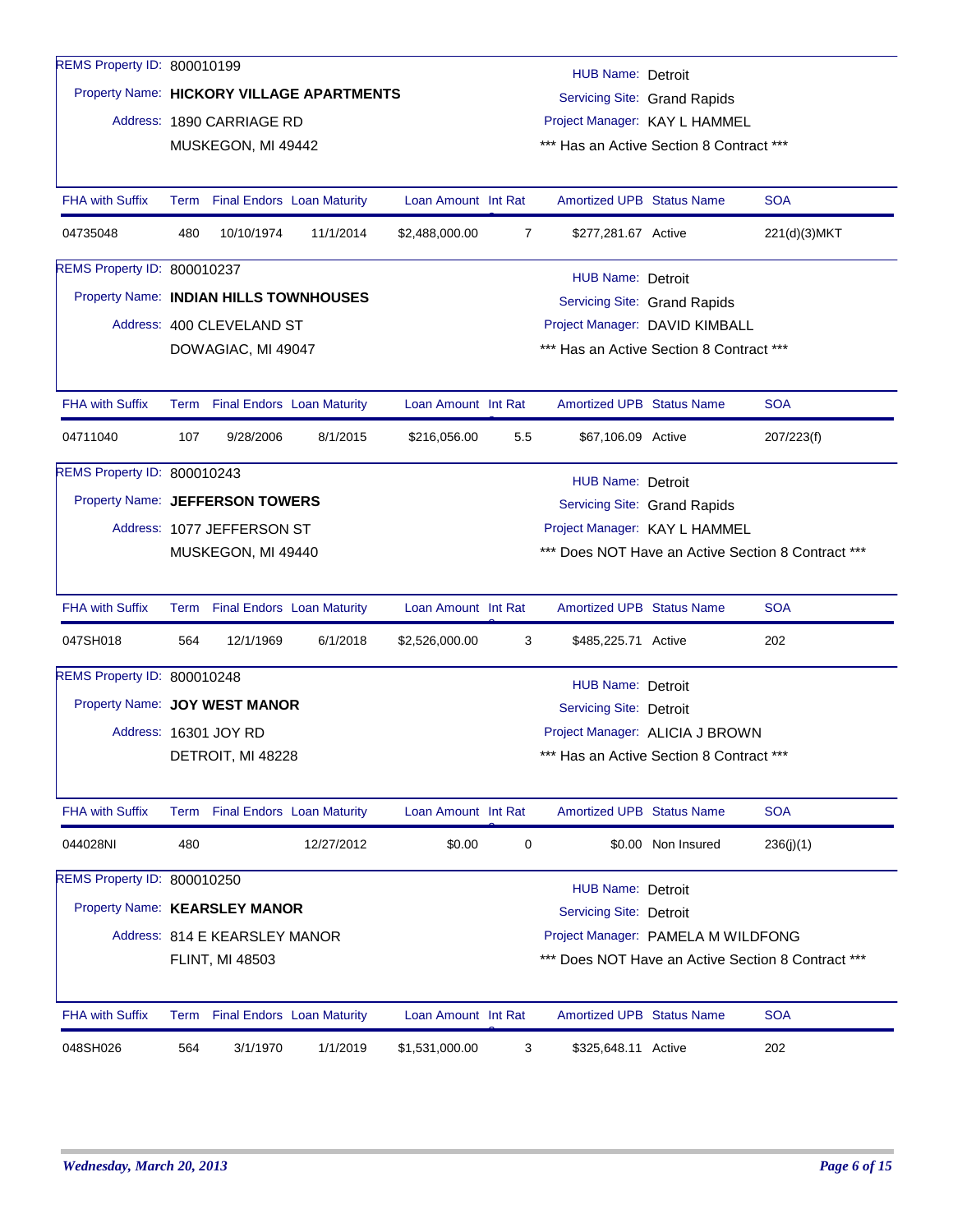| REMS Property ID: 800010251        |                                                                                 |                                 |                                           |                                                     |                                                    | HUB Name: Detroit                        |                          |               |  |  |
|------------------------------------|---------------------------------------------------------------------------------|---------------------------------|-------------------------------------------|-----------------------------------------------------|----------------------------------------------------|------------------------------------------|--------------------------|---------------|--|--|
|                                    |                                                                                 |                                 |                                           | Property Name: KENSINGTON HEIGHTS COOPERATIVE 1 & 2 |                                                    | Servicing Site: Detroit                  |                          |               |  |  |
| Address: 711 S. Main               |                                                                                 |                                 |                                           |                                                     |                                                    | Project Manager: MARK DOMINICK           |                          |               |  |  |
|                                    |                                                                                 | MILFORD, MI 48381               |                                           |                                                     | *** Has an Active Section 8 Contract ***           |                                          |                          |               |  |  |
| <b>FHA with Suffix</b>             |                                                                                 | Term Final Endors Loan Maturity |                                           | Loan Amount Int Rat                                 |                                                    | <b>Amortized UPB Status Name</b>         |                          | <b>SOA</b>    |  |  |
| 04444088                           | 480                                                                             | 9/26/1973                       | 4/1/2013                                  | \$1,645,200.00                                      | 7                                                  |                                          | \$0.00 Active            | 236(j)(1)     |  |  |
| REMS Property ID: 800010259        |                                                                                 |                                 |                                           |                                                     |                                                    | <b>HUB Name: Detroit</b>                 |                          |               |  |  |
| Property Name: KIWANIS VILLAGE     |                                                                                 |                                 |                                           |                                                     |                                                    | <b>Servicing Site: Detroit</b>           |                          |               |  |  |
|                                    |                                                                                 | Address: 1464 NORTH M-52        |                                           |                                                     |                                                    | Project Manager: MICHELLE L PHELAN       |                          |               |  |  |
|                                    |                                                                                 | <b>OWOSSO, MI 48867</b>         |                                           |                                                     | *** Does NOT Have an Active Section 8 Contract *** |                                          |                          |               |  |  |
| <b>FHA with Suffix</b>             |                                                                                 | Term Final Endors Loan Maturity |                                           | Loan Amount Int Rat                                 |                                                    | <b>Amortized UPB Status Name</b>         |                          | <b>SOA</b>    |  |  |
| 048SH020                           | 600                                                                             | 3/1/1970                        | 10/1/2021                                 | \$822,000.00                                        | 3                                                  | \$239,733.30 Active                      |                          | 202           |  |  |
| <b>REMS Property ID: 800009844</b> |                                                                                 |                                 |                                           |                                                     |                                                    | <b>HUB Name: Detroit</b>                 |                          |               |  |  |
| Property Name: LA BELLE TOWERS     |                                                                                 |                                 |                                           |                                                     |                                                    | <b>Servicing Site: Detroit</b>           |                          |               |  |  |
| Address: 33 LABELLE                |                                                                                 |                                 |                                           |                                                     |                                                    | Project Manager: HELENA M RICE           |                          |               |  |  |
|                                    |                                                                                 | HIGHLAND PK, MI 48203           |                                           |                                                     |                                                    | *** Has an Active Section 8 Contract *** |                          |               |  |  |
| <b>FHA with Suffix</b>             |                                                                                 | Term Final Endors Loan Maturity |                                           | Loan Amount Int Rat                                 |                                                    | <b>Amortized UPB Status Name</b>         |                          | <b>SOA</b>    |  |  |
| 04444803                           | 480                                                                             | 2/26/1974                       | 3/1/2014                                  | \$3,839,200.00                                      | 7                                                  | \$253,479.11 Active                      |                          | 236(j)(1)/202 |  |  |
| REMS Property ID: 800010267        |                                                                                 |                                 |                                           |                                                     |                                                    | <b>HUB Name: Detroit</b>                 |                          |               |  |  |
| Property Name: LAKESIDE VILLAGE    |                                                                                 |                                 |                                           |                                                     |                                                    | <b>Servicing Site: Detroit</b>           |                          |               |  |  |
|                                    |                                                                                 | Address: 4370 LAKESIDE CIRCLE   |                                           |                                                     |                                                    | Project Manager: PAMELA M WILDFONG       |                          |               |  |  |
|                                    |                                                                                 | SAGINAW, MI 48603               |                                           |                                                     |                                                    | *** Has an Active Section 8 Contract *** |                          |               |  |  |
| <b>FHA with Suffix</b>             |                                                                                 | Term Final Endors Loan Maturity |                                           | Loan Amount Int Rat                                 |                                                    | <b>Amortized UPB Status Name</b>         |                          | <b>SOA</b>    |  |  |
| 04835075-G                         | 480                                                                             |                                 | 6/1/2021                                  | \$0.00                                              | 7.5                                                |                                          | \$912,862.38 Operational | 221(d)(4)MKT  |  |  |
| REMS Property ID: 800010308        |                                                                                 |                                 |                                           |                                                     |                                                    | <b>HUB Name: Detroit</b>                 |                          |               |  |  |
|                                    |                                                                                 |                                 | Property Name: MADISON TOWER I APARTMENTS |                                                     |                                                    | Servicing Site: Detroit                  |                          |               |  |  |
|                                    |                                                                                 | Address: 27777 DEQUINDRE ROAD   |                                           |                                                     |                                                    | Project Manager: MARK DOMINICK           |                          |               |  |  |
|                                    | *** Does NOT Have an Active Section 8 Contract ***<br>MADISON HEIGHTS, MI 48071 |                                 |                                           |                                                     |                                                    |                                          |                          |               |  |  |
| <b>FHA with Suffix</b>             | Term                                                                            |                                 | <b>Final Endors Loan Maturity</b>         | Loan Amount Int Rat                                 |                                                    | <b>Amortized UPB Status Name</b>         |                          | <b>SOA</b>    |  |  |
| 044085NI                           | 480                                                                             |                                 | 10/6/2016                                 | \$0.00                                              | 0                                                  |                                          | \$0.00 Non Insured       | 236(j)(1)     |  |  |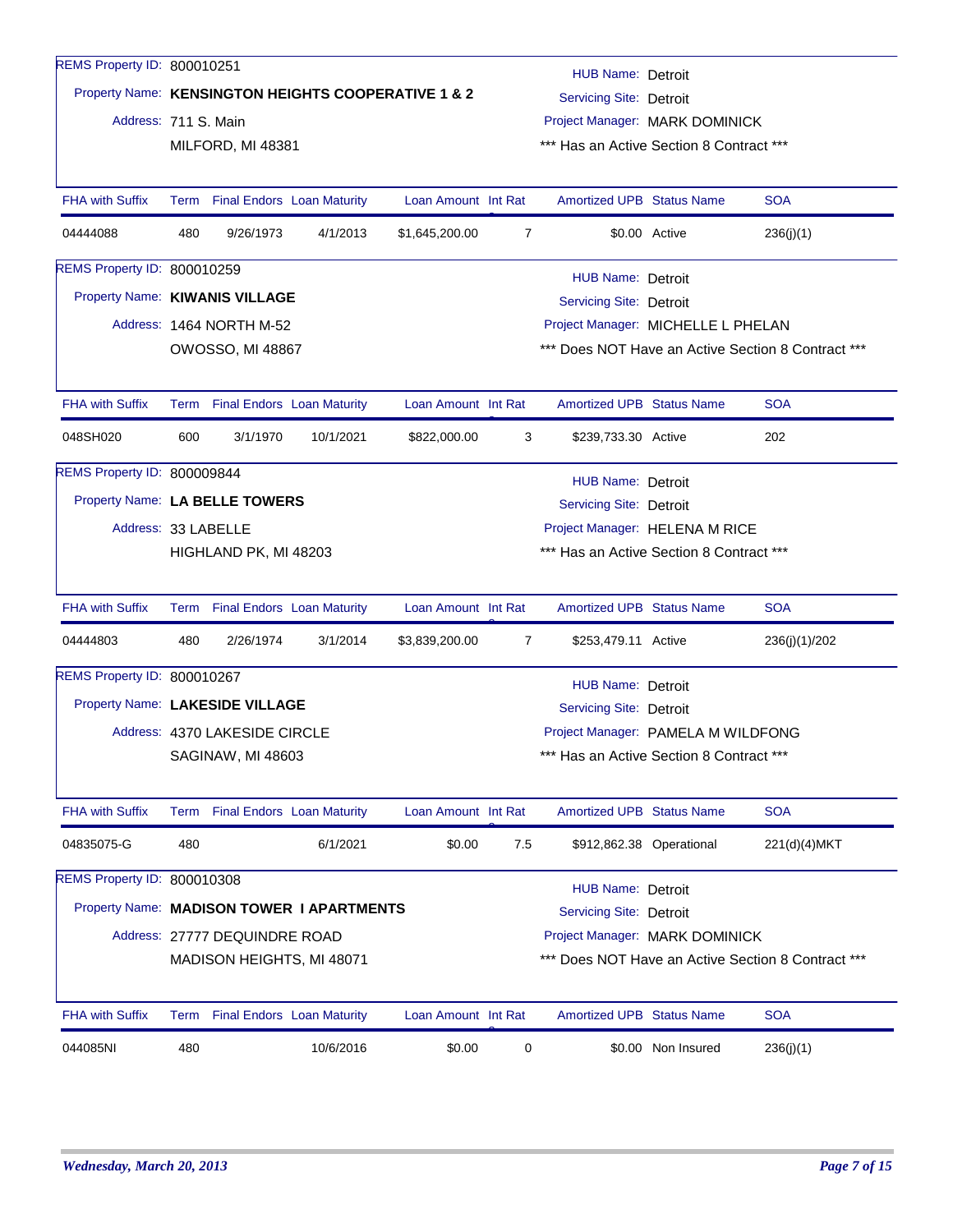| REMS Property ID: 800010311 |      |                                   |                                          |                     |                                | <b>HUB Name: Detroit</b>                 |                    |            |  |  |
|-----------------------------|------|-----------------------------------|------------------------------------------|---------------------|--------------------------------|------------------------------------------|--------------------|------------|--|--|
|                             |      |                                   | Property Name: MAPLE NORTH COOPERATIVE 1 |                     |                                | <b>Servicing Site: Detroit</b>           |                    |            |  |  |
|                             |      | Address: 2250 MAPLE NORTH TRAIL   |                                          |                     |                                | Project Manager: HELENA M RICE           |                    |            |  |  |
|                             |      | WIXOM, MI 48393                   |                                          |                     |                                | *** Has an Active Section 8 Contract *** |                    |            |  |  |
|                             |      |                                   |                                          |                     |                                |                                          |                    |            |  |  |
| <b>FHA with Suffix</b>      |      | Term Final Endors Loan Maturity   |                                          | Loan Amount Int Rat |                                | <b>Amortized UPB Status Name</b>         |                    | <b>SOA</b> |  |  |
| 04444360                    | 480  | 3/20/1975                         | 4/1/2015                                 | \$1,063,200.00      | 7                              | \$147,563.70 Active                      |                    | 236(j)(1)  |  |  |
| REMS Property ID: 800010312 |      |                                   |                                          |                     |                                | <b>HUB Name: Detroit</b>                 |                    |            |  |  |
|                             |      |                                   | Property Name: MAPLE NORTH COOPERATIVE 2 |                     |                                | Servicing Site: Detroit                  |                    |            |  |  |
|                             |      | Address: 2250 MAPLE NORTH TRL     |                                          |                     | Project Manager: HELENA M RICE |                                          |                    |            |  |  |
|                             |      | WIXOM, MI 48393                   |                                          |                     |                                | *** Has an Active Section 8 Contract *** |                    |            |  |  |
|                             |      |                                   |                                          |                     |                                |                                          |                    |            |  |  |
| <b>FHA with Suffix</b>      | Term | <b>Final Endors</b> Loan Maturity |                                          | Loan Amount Int Rat |                                | <b>Amortized UPB Status Name</b>         |                    | <b>SOA</b> |  |  |
| 04444401                    | 480  | 3/20/1975                         | 4/1/2015                                 | \$882,800.00        | 7                              | \$122,519.43 Active                      |                    | 236(j)(1)  |  |  |
| REMS Property ID: 800010313 |      |                                   |                                          |                     |                                | <b>HUB Name: Detroit</b>                 |                    |            |  |  |
|                             |      |                                   | Property Name: MAPLE NORTH COOPERATIVE 3 |                     |                                | Servicing Site: Detroit                  |                    |            |  |  |
|                             |      | Address: 2250 MAPLE NORTH TRL     |                                          |                     |                                | Project Manager: HELENA M RICE           |                    |            |  |  |
|                             |      | WIXOM, MI 48393                   |                                          |                     |                                | *** Has an Active Section 8 Contract *** |                    |            |  |  |
|                             |      |                                   |                                          |                     |                                |                                          |                    |            |  |  |
| <b>FHA with Suffix</b>      |      | Term Final Endors Loan Maturity   |                                          | Loan Amount Int Rat |                                | <b>Amortized UPB Status Name</b>         |                    | <b>SOA</b> |  |  |
| 04444402                    | 480  | 3/20/1975                         | 4/1/2015                                 | \$986,100.00        | $\overline{7}$                 | \$136,854.23 Active                      |                    | 236(j)(1)  |  |  |
| REMS Property ID: 800010317 |      |                                   |                                          |                     |                                | <b>HUB Name: Detroit</b>                 |                    |            |  |  |
| Property Name: MAPLEWOOD I  |      |                                   |                                          |                     |                                | Servicing Site: Detroit                  |                    |            |  |  |
|                             |      | Address: 1450 Chestnut Drive      |                                          |                     |                                | Project Manager: EUGENE S RAICA          |                    |            |  |  |
|                             |      | YPSILANTI, MI 48197               |                                          |                     |                                | *** Has an Active Section 8 Contract *** |                    |            |  |  |
|                             |      |                                   |                                          |                     |                                |                                          |                    |            |  |  |
| <b>FHA with Suffix</b>      |      | Term Final Endors Loan Maturity   |                                          | Loan Amount Int Rat |                                | <b>Amortized UPB Status Name</b>         |                    | <b>SOA</b> |  |  |
| 044022NI                    | 480  |                                   | 10/30/2012                               | \$0.00              | 0                              |                                          | \$0.00 Non Insured | 236(j)(1)  |  |  |
| REMS Property ID: 800010318 |      |                                   |                                          |                     |                                | <b>HUB Name: Detroit</b>                 |                    |            |  |  |
| Property Name: MAPLEWOOD II |      |                                   |                                          |                     |                                | Servicing Site: Detroit                  |                    |            |  |  |
|                             |      | Address: 1450 CHESTNUT DR         |                                          |                     |                                | Project Manager: EUGENE S RAICA          |                    |            |  |  |
|                             |      | YPSILANTI, MI 48197               |                                          |                     |                                | *** Has an Active Section 8 Contract *** |                    |            |  |  |
|                             |      |                                   |                                          |                     |                                |                                          |                    |            |  |  |
| <b>FHA with Suffix</b>      | Term |                                   | <b>Final Endors</b> Loan Maturity        | Loan Amount Int Rat |                                | Amortized UPB Status Name                |                    | <b>SOA</b> |  |  |
| 044054NI                    | 480  |                                   | 2/29/2016                                | \$0.00              | 0                              |                                          | \$0.00 Non Insured | 236(j)(1)  |  |  |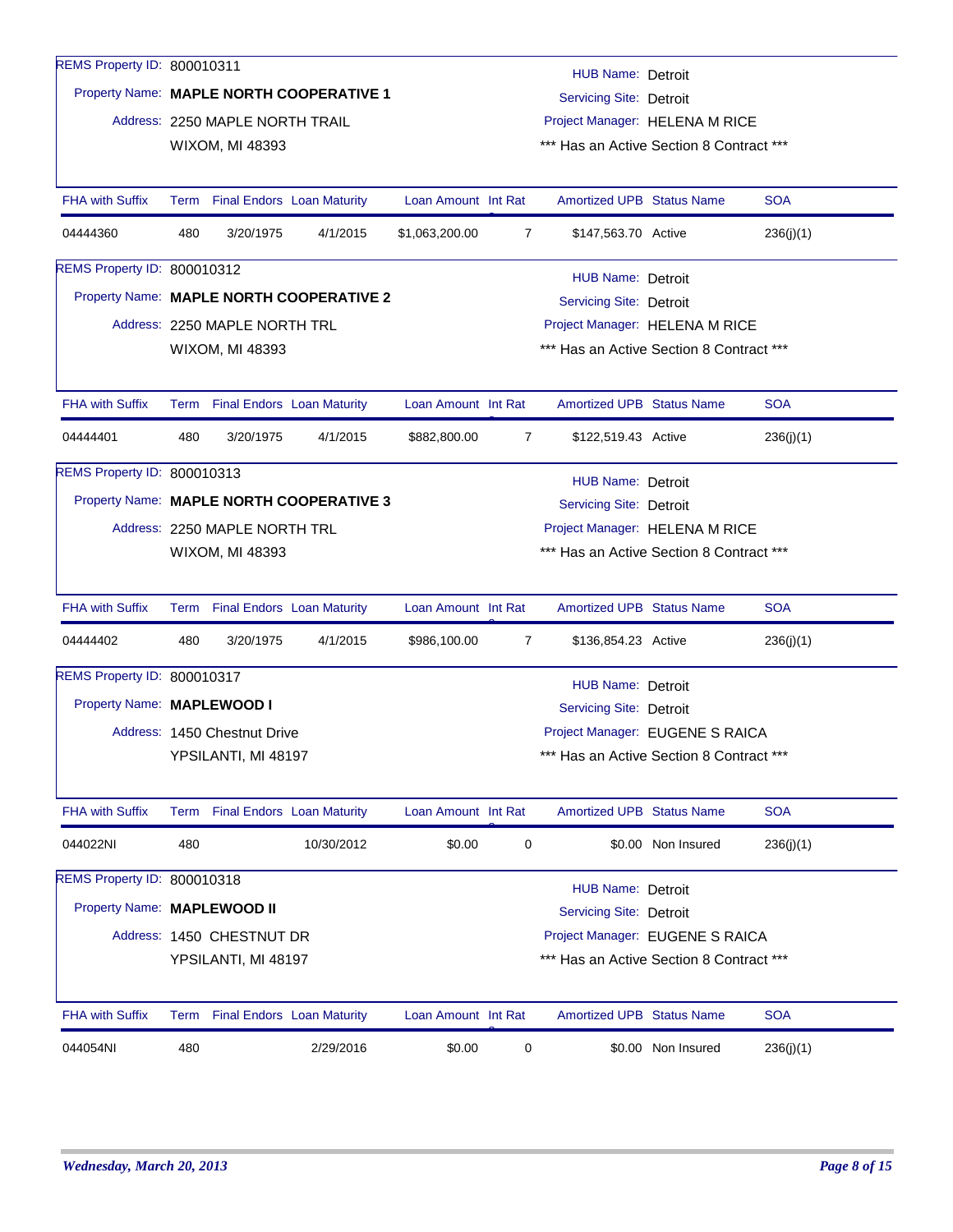| REMS Property ID: 800010333        |      |                               |                                   |                     |   | HUB Name: Detroit                        |                                |                                                    |
|------------------------------------|------|-------------------------------|-----------------------------------|---------------------|---|------------------------------------------|--------------------------------|----------------------------------------------------|
| Property Name: MEADOW LANES        |      |                               |                                   |                     |   |                                          | Servicing Site: Grand Rapids   |                                                    |
|                                    |      | Address: 287 Meadow Lanes     |                                   |                     |   | Project Manager: MICHELLE L PHELAN       |                                |                                                    |
|                                    |      | HOLLAND, MI 49423             |                                   |                     |   | *** Has an Active Section 8 Contract *** |                                |                                                    |
|                                    |      |                               |                                   |                     |   |                                          |                                |                                                    |
| <b>FHA with Suffix</b>             |      |                               | Term Final Endors Loan Maturity   | Loan Amount Int Rat |   | <b>Amortized UPB Status Name</b>         |                                | <b>SOA</b>                                         |
| 047005NI                           | 480  |                               | 8/19/2011                         | \$0.00              | 0 |                                          | \$0.00 Non Insured             | 236(j)(1)                                          |
| REMS Property ID: 800010336        |      |                               |                                   |                     |   | <b>HUB Name: Detroit</b>                 |                                |                                                    |
| Property Name: METEA COURT         |      |                               |                                   |                     |   |                                          | Servicing Site: Grand Rapids   |                                                    |
|                                    |      | Address: 705 RYNEARSON RD     |                                   |                     |   | Project Manager: ALICIA J BROWN          |                                |                                                    |
|                                    |      | BUCHANAN, MI 49107            |                                   |                     |   | *** Has an Active Section 8 Contract *** |                                |                                                    |
|                                    |      |                               |                                   |                     |   |                                          |                                |                                                    |
| FHA with Suffix                    |      |                               | Term Final Endors Loan Maturity   | Loan Amount Int Rat |   | <b>Amortized UPB Status Name</b>         |                                | <b>SOA</b>                                         |
| 047007NI                           | 480  |                               | 8/12/2011                         | \$0.00              | 0 |                                          | \$0.00 Non Insured             | 236(j)(1)                                          |
| REMS Property ID: 800010343        |      |                               |                                   |                     |   | HUB Name: Detroit                        |                                |                                                    |
| Property Name: MILHAM MEADOWS I    |      |                               |                                   |                     |   |                                          | Servicing Site: Grand Rapids   |                                                    |
|                                    |      | Address: 6103 MALLARD CIRCLE  |                                   |                     |   |                                          | Project Manager: CAROL J ALCOX |                                                    |
|                                    |      | PORTAGE, MI 49002             |                                   |                     |   | *** Has an Active Section 8 Contract *** |                                |                                                    |
|                                    |      |                               |                                   |                     |   |                                          |                                |                                                    |
| <b>FHA with Suffix</b>             |      |                               | Term Final Endors Loan Maturity   | Loan Amount Int Rat |   | <b>Amortized UPB Status Name</b>         |                                | <b>SOA</b>                                         |
| 047009NI                           | 480  |                               | 7/28/2011                         | \$0.00              | 0 |                                          | \$0.00 Non Insured             | 236(j)(1)                                          |
| REMS Property ID: 800010344        |      |                               |                                   |                     |   | <b>HUB Name: Detroit</b>                 |                                |                                                    |
| Property Name: MILHAM MEADOWS II   |      |                               |                                   |                     |   |                                          | Servicing Site: Grand Rapids   |                                                    |
|                                    |      | Address: 6103 MALLARD CIRCLE  |                                   |                     |   |                                          | Project Manager: CAROL J ALCOX |                                                    |
|                                    |      | PORTAGE, MI 49002             |                                   |                     |   | *** Has an Active Section 8 Contract *** |                                |                                                    |
|                                    |      |                               |                                   |                     |   |                                          |                                |                                                    |
| <b>FHA with Suffix</b>             | Term |                               | <b>Final Endors Loan Maturity</b> | Loan Amount Int Rat |   | <b>Amortized UPB Status Name</b>         |                                | <b>SOA</b>                                         |
| 047021NI                           | 480  |                               | 7/29/2014                         | \$0.00              | 0 |                                          | \$0.00 Non Insured             | 236(j)(1)                                          |
| REMS Property ID: 800010352        |      |                               |                                   |                     |   | <b>HUB Name: Detroit</b>                 |                                |                                                    |
| Property Name: MOORE LIVING CENTER |      |                               |                                   |                     |   | Servicing Site: Detroit                  |                                |                                                    |
|                                    |      | Address: 1401 GEORGETOWN BLVD |                                   |                     |   |                                          | Project Manager: MARK DOMINICK |                                                    |
|                                    |      | LANSING, MI 48911             |                                   |                     |   |                                          |                                | *** Does NOT Have an Active Section 8 Contract *** |
|                                    |      |                               |                                   |                     |   |                                          |                                |                                                    |
| <b>FHA with Suffix</b>             |      |                               | Term Final Endors Loan Maturity   | Loan Amount Int Rat |   | <b>Amortized UPB Status Name</b>         |                                | <b>SOA</b>                                         |
| 047038NI                           | 480  |                               | 2/9/2016                          | \$0.00              | 0 |                                          | \$0.00 Non Insured             | 236(j)(1)                                          |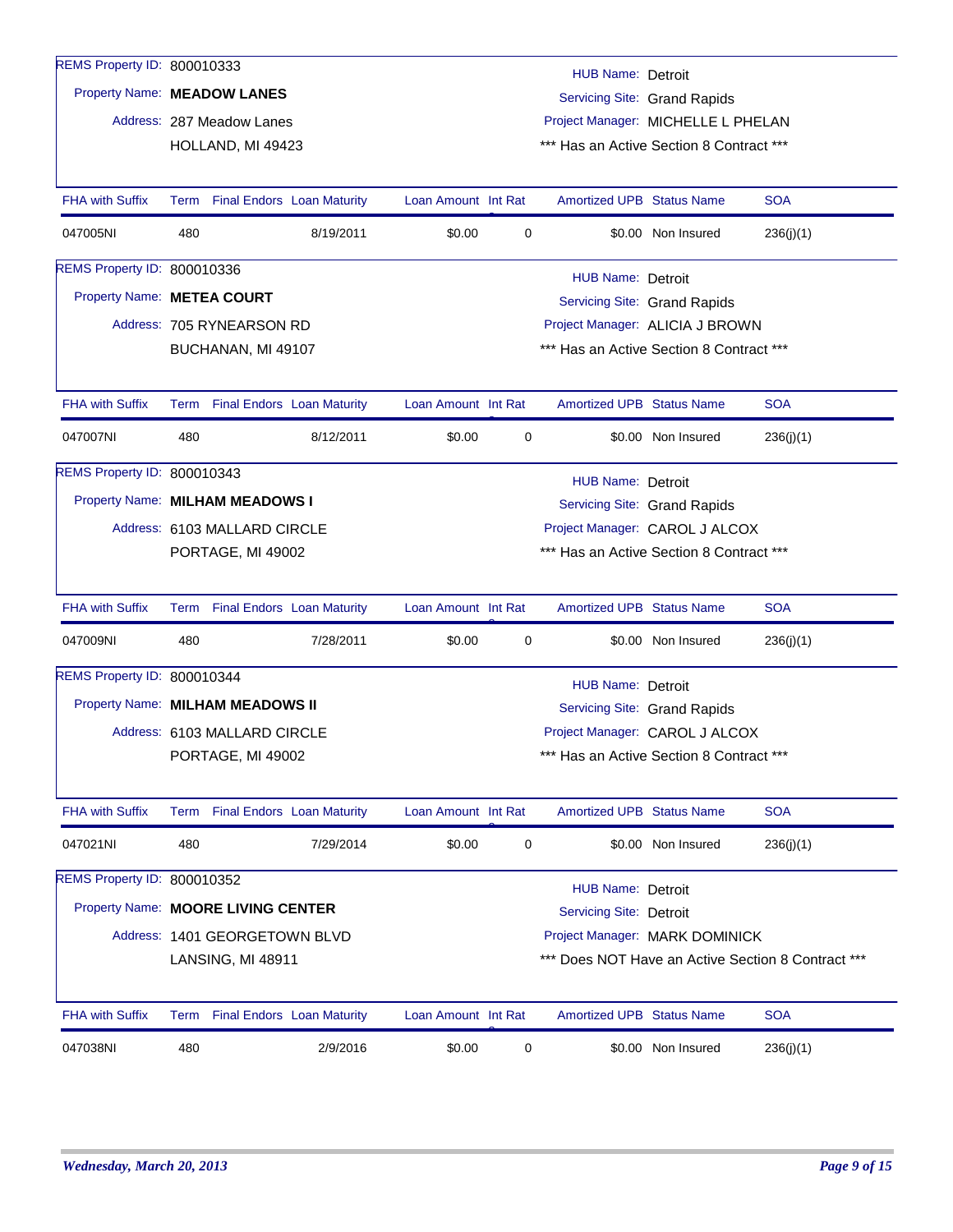| REMS Property ID: 800010372          |     |                                 |                                                          |                                    |                                  |                                          |                              |                                                    |  |  |
|--------------------------------------|-----|---------------------------------|----------------------------------------------------------|------------------------------------|----------------------------------|------------------------------------------|------------------------------|----------------------------------------------------|--|--|
|                                      |     |                                 |                                                          |                                    |                                  | HUB Name: Detroit                        |                              |                                                    |  |  |
| Property Name: NEWPORT APARTMENTS II |     |                                 |                                                          |                                    |                                  | Servicing Site: Detroit                  |                              |                                                    |  |  |
|                                      |     | Address: 24213 LOTUS DR         |                                                          |                                    |                                  | Project Manager: ALICIA J BROWN          |                              |                                                    |  |  |
|                                      |     | CLINTON TWP, MI 48043           |                                                          |                                    |                                  | *** Has an Active Section 8 Contract *** |                              |                                                    |  |  |
|                                      |     |                                 |                                                          |                                    |                                  |                                          |                              |                                                    |  |  |
| <b>FHA with Suffix</b>               |     | Term Final Endors Loan Maturity |                                                          | Loan Amount Int Rat                |                                  | <b>Amortized UPB Status Name</b>         |                              | <b>SOA</b>                                         |  |  |
| 04435629                             | 77  |                                 | 5/1/2018                                                 | \$4,750,000.00                     | 4.45                             | \$4,750,000.00 Active                    |                              | 221(d)(4)MKT                                       |  |  |
| REMS Property ID: 800010373          |     |                                 |                                                          |                                    |                                  | HUB Name: Detroit                        |                              |                                                    |  |  |
| Property Name: NORMANDY APARTMENTS   |     |                                 |                                                          |                                    | Servicing Site: Detroit          |                                          |                              |                                                    |  |  |
|                                      |     | Address: 24320 MICHIGAN AVE     |                                                          |                                    | Project Manager: HENRY E PLOWDEN |                                          |                              |                                                    |  |  |
|                                      |     | DEARBORN, MI 48124              |                                                          |                                    |                                  | *** Has an Active Section 8 Contract *** |                              |                                                    |  |  |
|                                      |     |                                 |                                                          |                                    |                                  |                                          |                              |                                                    |  |  |
| <b>FHA with Suffix</b>               |     | Term Final Endors Loan Maturity |                                                          | Loan Amount Int Rat                |                                  | <b>Amortized UPB Status Name</b>         |                              | <b>SOA</b>                                         |  |  |
| 04444210                             | 480 | 1/20/1975                       | 2/1/2015                                                 | \$2,207,700.00                     | $\overline{7}$                   | \$282,485.37 Active                      |                              | 236(j)(1)                                          |  |  |
| REMS Property ID: 800010389          |     |                                 |                                                          |                                    |                                  | <b>HUB Name: Detroit</b>                 |                              |                                                    |  |  |
| Property Name: OAK MEADOWS           |     |                                 |                                                          |                                    |                                  |                                          | Servicing Site: Grand Rapids |                                                    |  |  |
|                                      |     | Address: 1300 HILLSIDE RD       |                                                          | Project Manager: MICHELLE L PHELAN |                                  |                                          |                              |                                                    |  |  |
|                                      |     | ALBION, MI 49224                |                                                          |                                    |                                  | *** Has an Active Section 8 Contract *** |                              |                                                    |  |  |
|                                      |     |                                 |                                                          |                                    |                                  |                                          |                              |                                                    |  |  |
| <b>FHA with Suffix</b>               |     | Term Final Endors Loan Maturity |                                                          | Loan Amount Int Rat                |                                  | <b>Amortized UPB Status Name</b>         |                              | <b>SOA</b>                                         |  |  |
| 047003NI                             | 480 |                                 | 8/12/2011                                                | \$0.00                             | 0                                |                                          | \$0.00 Non Insured           | 236(j)(1)                                          |  |  |
| REMS Property ID: 800009848          |     |                                 |                                                          |                                    |                                  | HUB Name: Detroit                        |                              |                                                    |  |  |
| Property Name: ORCHESTRA TOWERS      |     |                                 |                                                          |                                    |                                  | Servicing Site: Detroit                  |                              |                                                    |  |  |
|                                      |     | Address: 3501 WOODWARD AVE      |                                                          |                                    |                                  | Project Manager: FELICIA L DANIEL        |                              |                                                    |  |  |
|                                      |     | DETROIT, MI 48201               |                                                          |                                    |                                  | *** Has an Active Section 8 Contract *** |                              |                                                    |  |  |
|                                      |     |                                 |                                                          |                                    |                                  |                                          |                              |                                                    |  |  |
| <b>FHA with Suffix</b>               |     | Term Final Endors Loan Maturity |                                                          | Loan Amount Int Rat                |                                  | <b>Amortized UPB Status Name</b>         |                              | <b>SOA</b>                                         |  |  |
| 04444364                             | 480 | 3/4/1982                        | 11/1/2016                                                | \$4,496,000.00                     | 7                                | \$1,059,834.31 Active                    |                              | 236(j)(1)                                          |  |  |
| REMS Property ID: 800010427          |     |                                 |                                                          |                                    |                                  | <b>HUB Name: Detroit</b>                 |                              |                                                    |  |  |
|                                      |     |                                 | Property Name: Parkwood Manor I LDHA Limited Partnership |                                    |                                  | <b>Servicing Site: Detroit</b>           |                              |                                                    |  |  |
|                                      |     | Address: 8800 PARKWOOD DR       |                                                          |                                    |                                  | Project Manager: EUGENE S RAICA          |                              |                                                    |  |  |
|                                      |     | BELLEVILLE, MI 48111            |                                                          |                                    |                                  |                                          |                              | *** Does NOT Have an Active Section 8 Contract *** |  |  |
|                                      |     |                                 |                                                          |                                    |                                  |                                          |                              |                                                    |  |  |
| <b>FHA with Suffix</b>               |     | Term Final Endors Loan Maturity |                                                          | Loan Amount Int Rat                |                                  | <b>Amortized UPB Status Name</b>         |                              | <b>SOA</b>                                         |  |  |
| 044032NI                             | 480 |                                 | 8/22/2016                                                | \$0.00                             | 0                                |                                          | \$0.00 Non Insured           | 236(j)(1)                                          |  |  |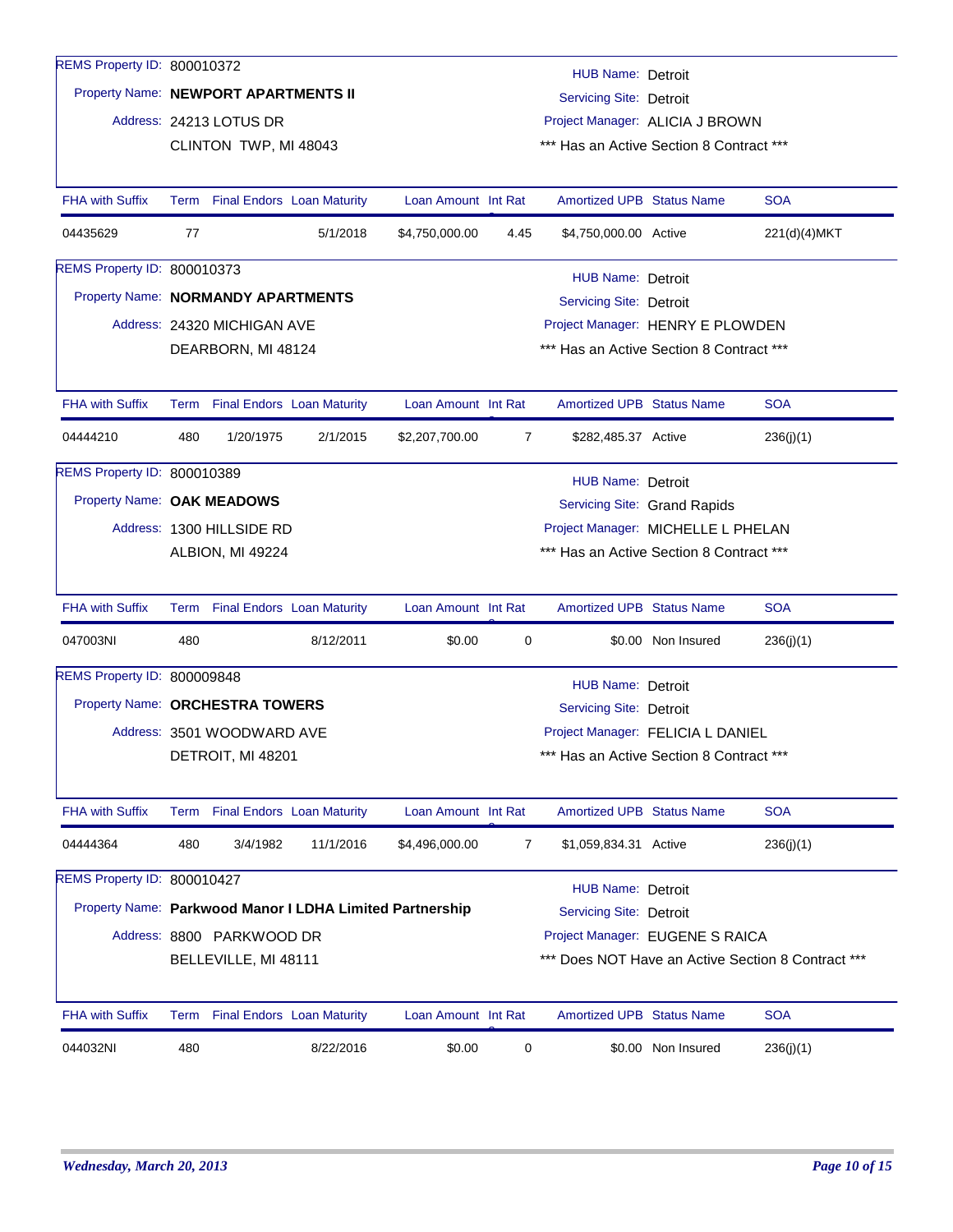| REMS Property ID: 800010430       |      |                                 |                                   |                     |             |                                          |                                 |                                                    |
|-----------------------------------|------|---------------------------------|-----------------------------------|---------------------|-------------|------------------------------------------|---------------------------------|----------------------------------------------------|
|                                   |      |                                 |                                   |                     |             | HUB Name: Detroit                        |                                 |                                                    |
| Property Name: PEBBLE CREEK       |      |                                 |                                   |                     |             |                                          | Servicing Site: Grand Rapids    |                                                    |
|                                   |      | Address: 1551 Pebblecreek Blvd. |                                   |                     |             | Project Manager: EUGENE S RAICA          |                                 |                                                    |
|                                   |      | EAST LANSING, MI 48823          |                                   |                     |             | *** Has an Active Section 8 Contract *** |                                 |                                                    |
|                                   |      |                                 |                                   |                     |             |                                          |                                 |                                                    |
| <b>FHA with Suffix</b>            |      | Term Final Endors Loan Maturity |                                   | Loan Amount Int Rat |             | <b>Amortized UPB Status Name</b>         |                                 | <b>SOA</b>                                         |
| 047028NI                          | 480  |                                 | 12/26/2012                        | \$0.00              | $\mathbf 0$ |                                          | \$0.00 Non Insured              | 236(j)(1)                                          |
| REMS Property ID: 800010433       |      |                                 |                                   |                     |             | <b>HUB Name: Detroit</b>                 |                                 |                                                    |
| Property Name: PHEASANT RIDGE     |      |                                 |                                   |                     |             |                                          | Servicing Site: Grand Rapids    |                                                    |
|                                   |      | Address: 3320 PHEASANT RIDGE SE |                                   |                     |             | Project Manager: EUGENE S RAICA          |                                 |                                                    |
|                                   |      | KENTWOOD, MI 49508              |                                   |                     |             |                                          |                                 | *** Does NOT Have an Active Section 8 Contract *** |
|                                   |      |                                 |                                   |                     |             |                                          |                                 |                                                    |
| <b>FHA with Suffix</b>            |      | Term Final Endors Loan Maturity |                                   | Loan Amount Int Rat |             | <b>Amortized UPB Status Name</b>         |                                 | <b>SOA</b>                                         |
| 047029NI                          | 480  |                                 | 3/6/2014                          | \$0.00              | 0           |                                          | \$0.00 Non Insured              | 236(j)(1)                                          |
| REMS Property ID: 800010438       |      |                                 |                                   |                     |             | HUB Name: Detroit                        |                                 |                                                    |
| Property Name: PINE GROVE MANOR   |      |                                 |                                   |                     |             |                                          | Servicing Site: Grand Rapids    |                                                    |
|                                   |      | Address: 1764 APPLE AVE         |                                   |                     |             | Project Manager: EUGENE S RAICA          |                                 |                                                    |
|                                   |      | MUSKEGON, MI 49442              |                                   |                     |             | *** Has an Active Section 8 Contract *** |                                 |                                                    |
|                                   |      |                                 |                                   |                     |             |                                          |                                 |                                                    |
| <b>FHA with Suffix</b>            |      | Term Final Endors Loan Maturity |                                   | Loan Amount Int Rat |             | <b>Amortized UPB Status Name</b>         |                                 | <b>SOA</b>                                         |
| 047019NI                          | 480  |                                 | 9/30/2012                         | \$0.00              | 0           |                                          | \$0.00 Non Insured              | 236(j)(1)                                          |
| REMS Property ID: 800010439       |      |                                 |                                   |                     |             | <b>HUB Name: Detroit</b>                 |                                 |                                                    |
| Property Name: PINE OAK           |      |                                 |                                   |                     |             |                                          | Servicing Site: Grand Rapids    |                                                    |
|                                   |      | Address: 850 36TH ST SW         |                                   |                     |             |                                          | Project Manager: EUGENE S RAICA |                                                    |
|                                   |      | WYOMING, MI 49509               |                                   |                     |             |                                          |                                 | *** Does NOT Have an Active Section 8 Contract *** |
|                                   |      |                                 |                                   |                     |             |                                          |                                 |                                                    |
| FHA with Suffix                   |      | Term Final Endors Loan Maturity |                                   | Loan Amount Int Rat |             | Amortized UPB Status Name                |                                 | <b>SOA</b>                                         |
| 047022NI                          | 480  |                                 | 12/7/2012                         | \$0.00              | 0           |                                          | \$0.00 Non Insured              | 236(j)(1)                                          |
| REMS Property ID: 800010460       |      |                                 |                                   |                     |             | <b>HUB Name: Detroit</b>                 |                                 |                                                    |
| Property Name: PLYMOUTH ARMS APTS |      |                                 |                                   |                     |             |                                          | Servicing Site: Grand Rapids    |                                                    |
|                                   |      | Address: 1836 MASON NE          |                                   |                     |             | Project Manager: KAY L HAMMEL            |                                 |                                                    |
|                                   |      | GRAND RAPIDS, MI 49505          |                                   |                     |             | *** Has an Active Section 8 Contract *** |                                 |                                                    |
|                                   |      |                                 |                                   |                     |             |                                          |                                 |                                                    |
| <b>FHA with Suffix</b>            | Term |                                 | <b>Final Endors Loan Maturity</b> | Loan Amount Int Rat |             | <b>Amortized UPB Status Name</b>         |                                 | <b>SOA</b>                                         |
| 04744091                          | 480  | 3/20/1974                       | 4/1/2014                          | \$1,099,000.00      | 7           | \$78,929.55 Active                       |                                 | 236(j)(1)                                          |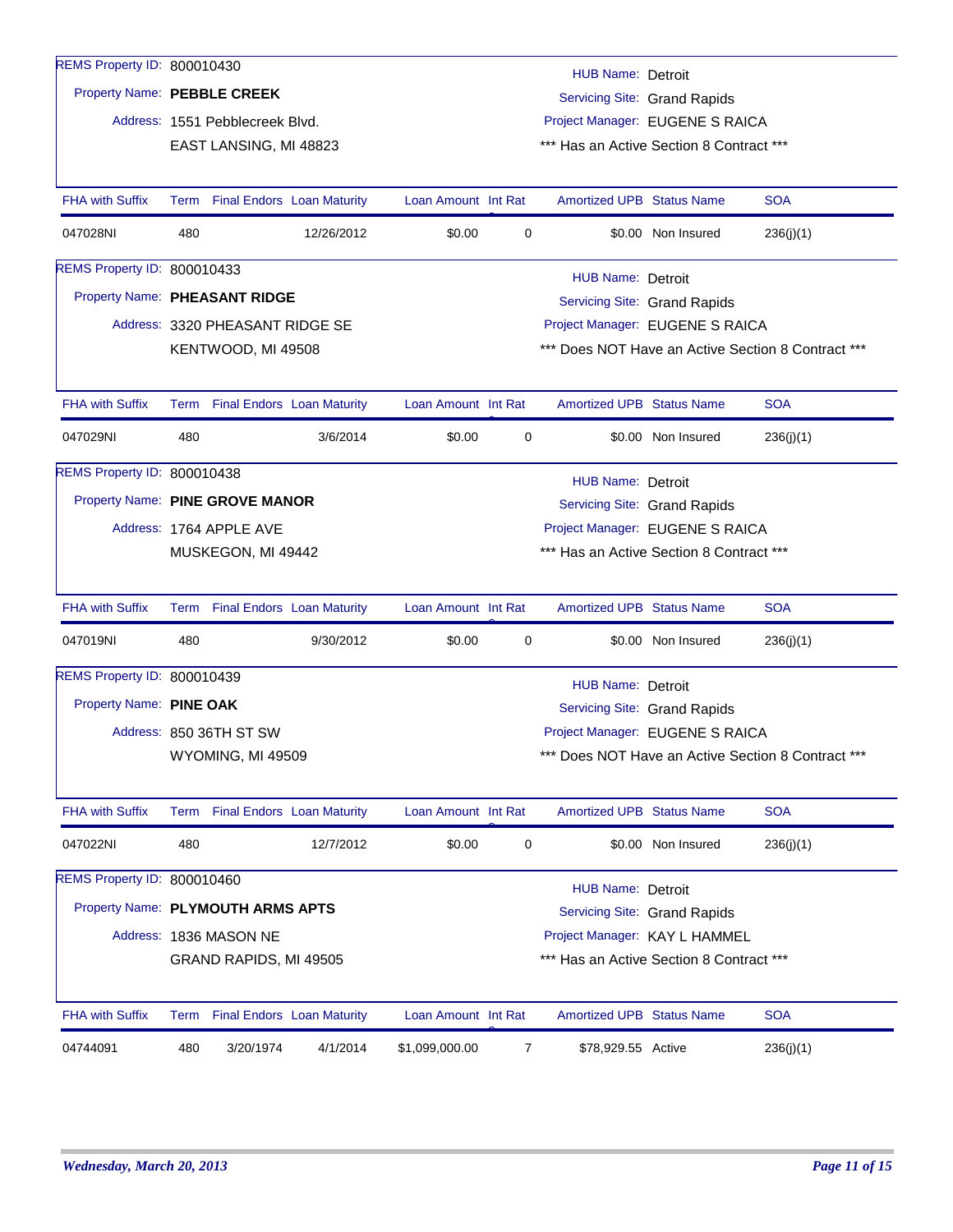| <b>HUB Name: Detroit</b><br>Property Name: PRENTIS JEWISH APARTMENTS, PHASE 2<br><b>Servicing Site: Detroit</b><br>Address: 15100 W 10 MILE RD<br>Project Manager: PAMELA M WILDFONG<br>*** Has an Active Section 8 Contract ***<br>OAK PARK, MI 48237<br><b>Amortized UPB Status Name</b><br><b>SOA</b><br><b>FHA with Suffix</b><br>Term Final Endors Loan Maturity<br>Loan Amount Int Rat<br>044EH005<br>480<br>9/15/1981<br>1/1/2020<br>\$3,583,700.00<br>202<br>6.875<br>\$1,432,677.89 Active<br>REMS Property ID: 800010492<br><b>HUB Name: Detroit</b><br>Property Name: RIDGECREST VILLAGE TOWNHOUSES<br><b>Servicing Site: Detroit</b><br>Address: 1069 RIDGECREST DR<br>Project Manager: PAMELA M WILDFONG<br>*** Has an Active Section 8 Contract ***<br><b>FLINT, MI 48505</b><br><b>SOA</b><br><b>FHA with Suffix</b><br>Term Final Endors Loan Maturity<br>Loan Amount Int Rat<br><b>Amortized UPB Status Name</b><br>04844014<br>480<br>8/1/1980<br>1/1/2015<br>\$3,112,000.00<br>\$443,697.73 Active<br>8.5<br>236(j)(1)<br>REMS Property ID: 800010522<br><b>HUB Name: Detroit</b><br>Property Name: ROLLING PINES<br>Servicing Site: Grand Rapids<br>Address: 4650 Ramswood Dr. NE<br>Project Manager: KAY L HAMMEL<br>*** Does NOT Have an Active Section 8 Contract ***<br>GRAND RAPIDS, MI 49525<br><b>SOA</b><br><b>FHA with Suffix</b><br>Term Final Endors Loan Maturity<br>Loan Amount Int Rat<br><b>Amortized UPB Status Name</b><br>047024NI<br>480<br>8/14/2013<br>\$0.00<br>\$0.00 Non Insured<br>0<br>236(j)(1)<br>REMS Property ID: 800010541<br><b>HUB Name: Detroit</b><br>Property Name: SERENITY PLACE<br>Servicing Site: Grand Rapids<br>Project Manager: KELLY MCINTYRE<br>Address: 216 S CLINTON ST<br>*** Has an Active Section 8 Contract ***<br>GRAND LEDGE, MI 48837<br><b>SOA</b><br><b>FHA with Suffix</b><br><b>Final Endors Loan Maturity</b><br>Loan Amount Int Rat<br>Amortized UPB Status Name<br>Term<br>04735099-G<br>480<br>5/1/2020<br>\$0.00<br>7.5<br>\$1,332,909.67 Operational<br>221(d)(4)MKT<br>REMS Property ID: 800033922<br><b>HUB Name: Detroit</b><br>Property Name: SPARTA TOWNHOUSES<br>Servicing Site: Grand Rapids<br>Address: 181 CLARK STREET<br>Project Manager: DAVID KIMBALL<br>*** Has an Active Section 8 Contract *** | REMS Property ID: 800010467 |                  |  |  |  |  |  |  |  |  |
|----------------------------------------------------------------------------------------------------------------------------------------------------------------------------------------------------------------------------------------------------------------------------------------------------------------------------------------------------------------------------------------------------------------------------------------------------------------------------------------------------------------------------------------------------------------------------------------------------------------------------------------------------------------------------------------------------------------------------------------------------------------------------------------------------------------------------------------------------------------------------------------------------------------------------------------------------------------------------------------------------------------------------------------------------------------------------------------------------------------------------------------------------------------------------------------------------------------------------------------------------------------------------------------------------------------------------------------------------------------------------------------------------------------------------------------------------------------------------------------------------------------------------------------------------------------------------------------------------------------------------------------------------------------------------------------------------------------------------------------------------------------------------------------------------------------------------------------------------------------------------------------------------------------------------------------------------------------------------------------------------------------------------------------------------------------------------------------------------------------------------------------------------------------------------------------------------------------------------------------------------------------------------------------------------|-----------------------------|------------------|--|--|--|--|--|--|--|--|
|                                                                                                                                                                                                                                                                                                                                                                                                                                                                                                                                                                                                                                                                                                                                                                                                                                                                                                                                                                                                                                                                                                                                                                                                                                                                                                                                                                                                                                                                                                                                                                                                                                                                                                                                                                                                                                                                                                                                                                                                                                                                                                                                                                                                                                                                                                    |                             |                  |  |  |  |  |  |  |  |  |
|                                                                                                                                                                                                                                                                                                                                                                                                                                                                                                                                                                                                                                                                                                                                                                                                                                                                                                                                                                                                                                                                                                                                                                                                                                                                                                                                                                                                                                                                                                                                                                                                                                                                                                                                                                                                                                                                                                                                                                                                                                                                                                                                                                                                                                                                                                    |                             |                  |  |  |  |  |  |  |  |  |
|                                                                                                                                                                                                                                                                                                                                                                                                                                                                                                                                                                                                                                                                                                                                                                                                                                                                                                                                                                                                                                                                                                                                                                                                                                                                                                                                                                                                                                                                                                                                                                                                                                                                                                                                                                                                                                                                                                                                                                                                                                                                                                                                                                                                                                                                                                    |                             |                  |  |  |  |  |  |  |  |  |
|                                                                                                                                                                                                                                                                                                                                                                                                                                                                                                                                                                                                                                                                                                                                                                                                                                                                                                                                                                                                                                                                                                                                                                                                                                                                                                                                                                                                                                                                                                                                                                                                                                                                                                                                                                                                                                                                                                                                                                                                                                                                                                                                                                                                                                                                                                    |                             |                  |  |  |  |  |  |  |  |  |
|                                                                                                                                                                                                                                                                                                                                                                                                                                                                                                                                                                                                                                                                                                                                                                                                                                                                                                                                                                                                                                                                                                                                                                                                                                                                                                                                                                                                                                                                                                                                                                                                                                                                                                                                                                                                                                                                                                                                                                                                                                                                                                                                                                                                                                                                                                    |                             |                  |  |  |  |  |  |  |  |  |
|                                                                                                                                                                                                                                                                                                                                                                                                                                                                                                                                                                                                                                                                                                                                                                                                                                                                                                                                                                                                                                                                                                                                                                                                                                                                                                                                                                                                                                                                                                                                                                                                                                                                                                                                                                                                                                                                                                                                                                                                                                                                                                                                                                                                                                                                                                    |                             |                  |  |  |  |  |  |  |  |  |
|                                                                                                                                                                                                                                                                                                                                                                                                                                                                                                                                                                                                                                                                                                                                                                                                                                                                                                                                                                                                                                                                                                                                                                                                                                                                                                                                                                                                                                                                                                                                                                                                                                                                                                                                                                                                                                                                                                                                                                                                                                                                                                                                                                                                                                                                                                    |                             |                  |  |  |  |  |  |  |  |  |
|                                                                                                                                                                                                                                                                                                                                                                                                                                                                                                                                                                                                                                                                                                                                                                                                                                                                                                                                                                                                                                                                                                                                                                                                                                                                                                                                                                                                                                                                                                                                                                                                                                                                                                                                                                                                                                                                                                                                                                                                                                                                                                                                                                                                                                                                                                    |                             |                  |  |  |  |  |  |  |  |  |
|                                                                                                                                                                                                                                                                                                                                                                                                                                                                                                                                                                                                                                                                                                                                                                                                                                                                                                                                                                                                                                                                                                                                                                                                                                                                                                                                                                                                                                                                                                                                                                                                                                                                                                                                                                                                                                                                                                                                                                                                                                                                                                                                                                                                                                                                                                    |                             |                  |  |  |  |  |  |  |  |  |
|                                                                                                                                                                                                                                                                                                                                                                                                                                                                                                                                                                                                                                                                                                                                                                                                                                                                                                                                                                                                                                                                                                                                                                                                                                                                                                                                                                                                                                                                                                                                                                                                                                                                                                                                                                                                                                                                                                                                                                                                                                                                                                                                                                                                                                                                                                    |                             |                  |  |  |  |  |  |  |  |  |
|                                                                                                                                                                                                                                                                                                                                                                                                                                                                                                                                                                                                                                                                                                                                                                                                                                                                                                                                                                                                                                                                                                                                                                                                                                                                                                                                                                                                                                                                                                                                                                                                                                                                                                                                                                                                                                                                                                                                                                                                                                                                                                                                                                                                                                                                                                    |                             |                  |  |  |  |  |  |  |  |  |
|                                                                                                                                                                                                                                                                                                                                                                                                                                                                                                                                                                                                                                                                                                                                                                                                                                                                                                                                                                                                                                                                                                                                                                                                                                                                                                                                                                                                                                                                                                                                                                                                                                                                                                                                                                                                                                                                                                                                                                                                                                                                                                                                                                                                                                                                                                    |                             |                  |  |  |  |  |  |  |  |  |
|                                                                                                                                                                                                                                                                                                                                                                                                                                                                                                                                                                                                                                                                                                                                                                                                                                                                                                                                                                                                                                                                                                                                                                                                                                                                                                                                                                                                                                                                                                                                                                                                                                                                                                                                                                                                                                                                                                                                                                                                                                                                                                                                                                                                                                                                                                    |                             |                  |  |  |  |  |  |  |  |  |
|                                                                                                                                                                                                                                                                                                                                                                                                                                                                                                                                                                                                                                                                                                                                                                                                                                                                                                                                                                                                                                                                                                                                                                                                                                                                                                                                                                                                                                                                                                                                                                                                                                                                                                                                                                                                                                                                                                                                                                                                                                                                                                                                                                                                                                                                                                    |                             |                  |  |  |  |  |  |  |  |  |
|                                                                                                                                                                                                                                                                                                                                                                                                                                                                                                                                                                                                                                                                                                                                                                                                                                                                                                                                                                                                                                                                                                                                                                                                                                                                                                                                                                                                                                                                                                                                                                                                                                                                                                                                                                                                                                                                                                                                                                                                                                                                                                                                                                                                                                                                                                    |                             |                  |  |  |  |  |  |  |  |  |
|                                                                                                                                                                                                                                                                                                                                                                                                                                                                                                                                                                                                                                                                                                                                                                                                                                                                                                                                                                                                                                                                                                                                                                                                                                                                                                                                                                                                                                                                                                                                                                                                                                                                                                                                                                                                                                                                                                                                                                                                                                                                                                                                                                                                                                                                                                    |                             |                  |  |  |  |  |  |  |  |  |
|                                                                                                                                                                                                                                                                                                                                                                                                                                                                                                                                                                                                                                                                                                                                                                                                                                                                                                                                                                                                                                                                                                                                                                                                                                                                                                                                                                                                                                                                                                                                                                                                                                                                                                                                                                                                                                                                                                                                                                                                                                                                                                                                                                                                                                                                                                    |                             |                  |  |  |  |  |  |  |  |  |
|                                                                                                                                                                                                                                                                                                                                                                                                                                                                                                                                                                                                                                                                                                                                                                                                                                                                                                                                                                                                                                                                                                                                                                                                                                                                                                                                                                                                                                                                                                                                                                                                                                                                                                                                                                                                                                                                                                                                                                                                                                                                                                                                                                                                                                                                                                    |                             |                  |  |  |  |  |  |  |  |  |
|                                                                                                                                                                                                                                                                                                                                                                                                                                                                                                                                                                                                                                                                                                                                                                                                                                                                                                                                                                                                                                                                                                                                                                                                                                                                                                                                                                                                                                                                                                                                                                                                                                                                                                                                                                                                                                                                                                                                                                                                                                                                                                                                                                                                                                                                                                    |                             |                  |  |  |  |  |  |  |  |  |
|                                                                                                                                                                                                                                                                                                                                                                                                                                                                                                                                                                                                                                                                                                                                                                                                                                                                                                                                                                                                                                                                                                                                                                                                                                                                                                                                                                                                                                                                                                                                                                                                                                                                                                                                                                                                                                                                                                                                                                                                                                                                                                                                                                                                                                                                                                    |                             |                  |  |  |  |  |  |  |  |  |
|                                                                                                                                                                                                                                                                                                                                                                                                                                                                                                                                                                                                                                                                                                                                                                                                                                                                                                                                                                                                                                                                                                                                                                                                                                                                                                                                                                                                                                                                                                                                                                                                                                                                                                                                                                                                                                                                                                                                                                                                                                                                                                                                                                                                                                                                                                    |                             |                  |  |  |  |  |  |  |  |  |
|                                                                                                                                                                                                                                                                                                                                                                                                                                                                                                                                                                                                                                                                                                                                                                                                                                                                                                                                                                                                                                                                                                                                                                                                                                                                                                                                                                                                                                                                                                                                                                                                                                                                                                                                                                                                                                                                                                                                                                                                                                                                                                                                                                                                                                                                                                    |                             |                  |  |  |  |  |  |  |  |  |
|                                                                                                                                                                                                                                                                                                                                                                                                                                                                                                                                                                                                                                                                                                                                                                                                                                                                                                                                                                                                                                                                                                                                                                                                                                                                                                                                                                                                                                                                                                                                                                                                                                                                                                                                                                                                                                                                                                                                                                                                                                                                                                                                                                                                                                                                                                    |                             |                  |  |  |  |  |  |  |  |  |
|                                                                                                                                                                                                                                                                                                                                                                                                                                                                                                                                                                                                                                                                                                                                                                                                                                                                                                                                                                                                                                                                                                                                                                                                                                                                                                                                                                                                                                                                                                                                                                                                                                                                                                                                                                                                                                                                                                                                                                                                                                                                                                                                                                                                                                                                                                    |                             |                  |  |  |  |  |  |  |  |  |
|                                                                                                                                                                                                                                                                                                                                                                                                                                                                                                                                                                                                                                                                                                                                                                                                                                                                                                                                                                                                                                                                                                                                                                                                                                                                                                                                                                                                                                                                                                                                                                                                                                                                                                                                                                                                                                                                                                                                                                                                                                                                                                                                                                                                                                                                                                    |                             |                  |  |  |  |  |  |  |  |  |
|                                                                                                                                                                                                                                                                                                                                                                                                                                                                                                                                                                                                                                                                                                                                                                                                                                                                                                                                                                                                                                                                                                                                                                                                                                                                                                                                                                                                                                                                                                                                                                                                                                                                                                                                                                                                                                                                                                                                                                                                                                                                                                                                                                                                                                                                                                    |                             |                  |  |  |  |  |  |  |  |  |
|                                                                                                                                                                                                                                                                                                                                                                                                                                                                                                                                                                                                                                                                                                                                                                                                                                                                                                                                                                                                                                                                                                                                                                                                                                                                                                                                                                                                                                                                                                                                                                                                                                                                                                                                                                                                                                                                                                                                                                                                                                                                                                                                                                                                                                                                                                    |                             |                  |  |  |  |  |  |  |  |  |
|                                                                                                                                                                                                                                                                                                                                                                                                                                                                                                                                                                                                                                                                                                                                                                                                                                                                                                                                                                                                                                                                                                                                                                                                                                                                                                                                                                                                                                                                                                                                                                                                                                                                                                                                                                                                                                                                                                                                                                                                                                                                                                                                                                                                                                                                                                    |                             |                  |  |  |  |  |  |  |  |  |
|                                                                                                                                                                                                                                                                                                                                                                                                                                                                                                                                                                                                                                                                                                                                                                                                                                                                                                                                                                                                                                                                                                                                                                                                                                                                                                                                                                                                                                                                                                                                                                                                                                                                                                                                                                                                                                                                                                                                                                                                                                                                                                                                                                                                                                                                                                    |                             |                  |  |  |  |  |  |  |  |  |
|                                                                                                                                                                                                                                                                                                                                                                                                                                                                                                                                                                                                                                                                                                                                                                                                                                                                                                                                                                                                                                                                                                                                                                                                                                                                                                                                                                                                                                                                                                                                                                                                                                                                                                                                                                                                                                                                                                                                                                                                                                                                                                                                                                                                                                                                                                    |                             | SPARTA, MI 49345 |  |  |  |  |  |  |  |  |
| <b>SOA</b><br><b>FHA with Suffix</b><br><b>Final Endors</b> Loan Maturity<br>Loan Amount Int Rat<br><b>Amortized UPB Status Name</b><br>Term                                                                                                                                                                                                                                                                                                                                                                                                                                                                                                                                                                                                                                                                                                                                                                                                                                                                                                                                                                                                                                                                                                                                                                                                                                                                                                                                                                                                                                                                                                                                                                                                                                                                                                                                                                                                                                                                                                                                                                                                                                                                                                                                                       |                             |                  |  |  |  |  |  |  |  |  |
| 04744079<br>480<br>10/31/1983<br>\$773,500.00<br>$\overline{7}$<br>5/1/2014<br>\$59,987.74 Active<br>236(j)(1)                                                                                                                                                                                                                                                                                                                                                                                                                                                                                                                                                                                                                                                                                                                                                                                                                                                                                                                                                                                                                                                                                                                                                                                                                                                                                                                                                                                                                                                                                                                                                                                                                                                                                                                                                                                                                                                                                                                                                                                                                                                                                                                                                                                     |                             |                  |  |  |  |  |  |  |  |  |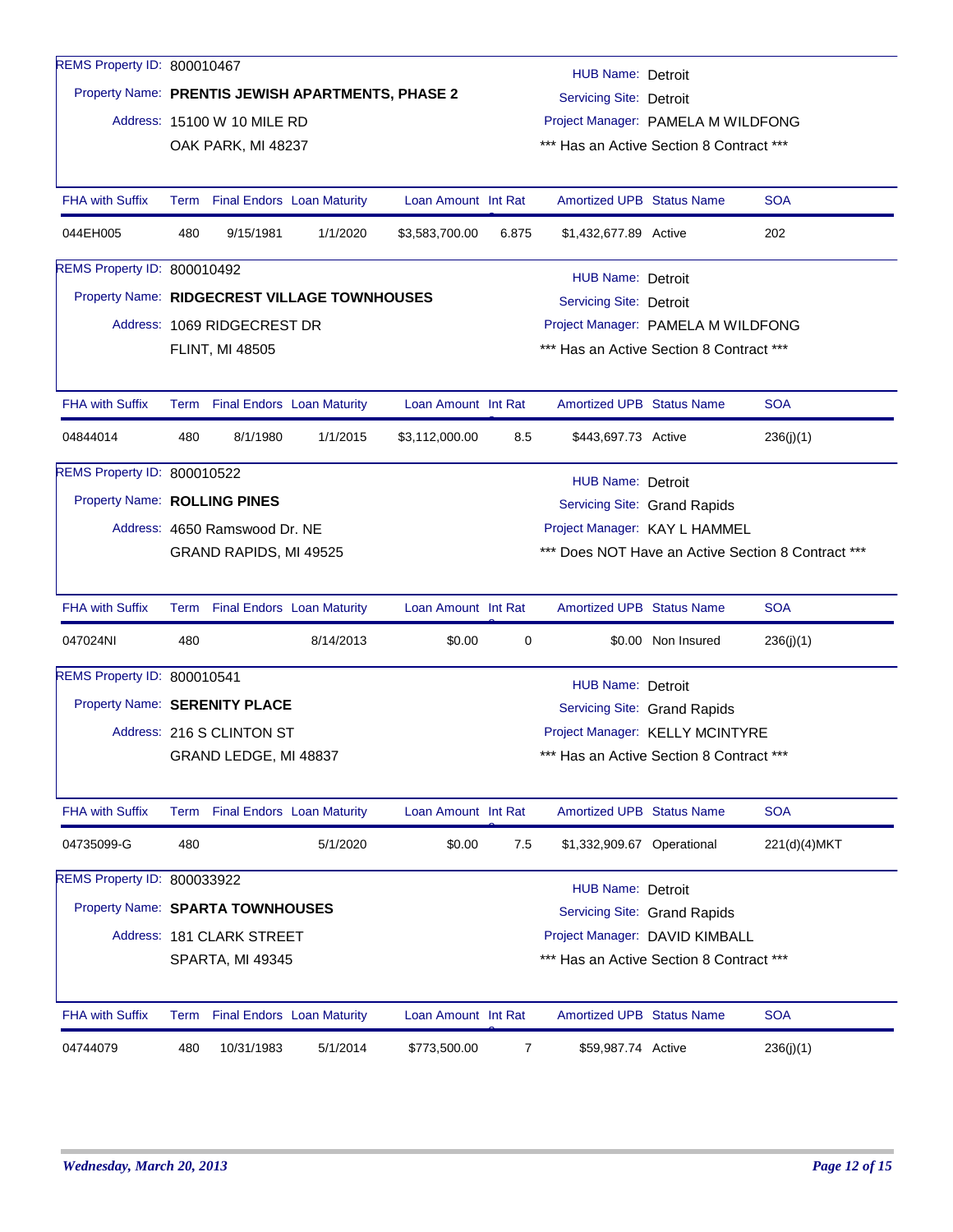| REMS Property ID: 800010567    |                                                                 |                                   |           |                                |       | HUB Name: Detroit                                                              |                                                    |            |  |
|--------------------------------|-----------------------------------------------------------------|-----------------------------------|-----------|--------------------------------|-------|--------------------------------------------------------------------------------|----------------------------------------------------|------------|--|
|                                | Property Name: SPRINGVIEW TOWER<br>Servicing Site: Grand Rapids |                                   |           |                                |       |                                                                                |                                                    |            |  |
|                                |                                                                 | Address: 231 SPRINGVIEW DR        |           |                                |       | Project Manager: EUGENE S RAICA                                                |                                                    |            |  |
|                                | BATTLE CREEK, MI 49037                                          |                                   |           |                                |       |                                                                                | *** Does NOT Have an Active Section 8 Contract *** |            |  |
|                                |                                                                 |                                   |           |                                |       |                                                                                |                                                    |            |  |
| <b>FHA with Suffix</b>         | Term                                                            | <b>Final Endors Loan Maturity</b> |           | Loan Amount Int Rat            |       | <b>Amortized UPB Status Name</b>                                               |                                                    | <b>SOA</b> |  |
| 047031NI                       | 480                                                             |                                   | 12/4/2015 | \$0.00                         | 0     |                                                                                | \$0.00 Non Insured                                 | 236(j)(1)  |  |
| REMS Property ID: 800010573    |                                                                 |                                   |           |                                |       | HUB Name: Detroit                                                              |                                                    |            |  |
|                                | Property Name: ST SARKIS TOWER<br>Servicing Site: Detroit       |                                   |           |                                |       |                                                                                |                                                    |            |  |
|                                | Address: 19230 FORD RD                                          |                                   |           | Project Manager: HELENA M RICE |       |                                                                                |                                                    |            |  |
|                                | *** Has an Active Section 8 Contract ***<br>DEARBORN, MI 48128  |                                   |           |                                |       |                                                                                |                                                    |            |  |
|                                |                                                                 |                                   |           |                                |       |                                                                                |                                                    |            |  |
| <b>FHA with Suffix</b>         |                                                                 | Term Final Endors Loan Maturity   |           | Loan Amount Int Rat            |       | <b>Amortized UPB Status Name</b>                                               |                                                    | <b>SOA</b> |  |
| 044EH022                       | 480                                                             | 7/15/1982                         | 12/1/2021 | \$5,470,900.00                 | 7.625 | \$2,790,977.68 Active                                                          |                                                    | 202        |  |
| REMS Property ID: 800010589    |                                                                 |                                   |           |                                |       | HUB Name: Detroit                                                              |                                                    |            |  |
| Property Name: SUNSET HOUSE    |                                                                 |                                   |           |                                |       |                                                                                | Servicing Site: Grand Rapids                       |            |  |
|                                |                                                                 | Address: 3126 BABYLON RD          |           |                                |       | Project Manager: KELLY MCINTYRE                                                |                                                    |            |  |
|                                |                                                                 | ALLEGAN, MI 49010                 |           |                                |       | *** Has an Active Section 8 Contract ***                                       |                                                    |            |  |
|                                |                                                                 |                                   |           |                                |       |                                                                                |                                                    |            |  |
| <b>FHA with Suffix</b>         |                                                                 | Term Final Endors Loan Maturity   |           | Loan Amount Int Rat            |       | <b>Amortized UPB Status Name</b>                                               |                                                    | <b>SOA</b> |  |
| 047EH008                       | 480                                                             | 1/26/1982                         | 12/1/2021 | \$306,100.00                   | 7.625 | \$156,154.04 Active                                                            |                                                    | 202        |  |
| REMS Property ID: 800009847    |                                                                 |                                   |           |                                |       | <b>HUB Name: Detroit</b>                                                       |                                                    |            |  |
|                                | Property Name: THOMPSON TOWERS                                  |                                   |           |                                |       | <b>Servicing Site: Detroit</b>                                                 |                                                    |            |  |
|                                | Address: 27727 MICHIGAN AVE                                     |                                   |           |                                |       | Project Manager: HENRY E PLOWDEN                                               |                                                    |            |  |
|                                | INKSTER, MI 48141                                               |                                   |           |                                |       | *** Has an Active Section 8 Contract ***                                       |                                                    |            |  |
|                                |                                                                 |                                   |           |                                |       |                                                                                |                                                    |            |  |
| <b>FHA with Suffix</b>         | Term                                                            | <b>Final Endors Loan Maturity</b> |           | Loan Amount Int Rat            |       | Amortized UPB Status Name                                                      |                                                    | <b>SOA</b> |  |
| 04444391                       | 480                                                             | 9/29/1977                         | 11/1/2017 | \$6,067,800.00                 | 7     | \$1,632,627.29 Operational                                                     |                                                    | 236(j)(1)  |  |
| REMS Property ID: 800010621    |                                                                 |                                   |           |                                |       | <b>HUB Name: Detroit</b>                                                       |                                                    |            |  |
| Property Name: TRADEWINDS EAST |                                                                 |                                   |           |                                |       | <b>Servicing Site: Detroit</b>                                                 |                                                    |            |  |
|                                |                                                                 | Address: 501 TRADEWINDS DR        |           |                                |       |                                                                                |                                                    |            |  |
|                                |                                                                 | ESSEXVILLE, MI 48732              |           |                                |       | Project Manager: MICHELLE L PHELAN<br>*** Has an Active Section 8 Contract *** |                                                    |            |  |
|                                |                                                                 |                                   |           |                                |       |                                                                                |                                                    |            |  |
| <b>FHA with Suffix</b>         |                                                                 | Term Final Endors Loan Maturity   |           | Loan Amount Int Rat            |       | <b>Amortized UPB Status Name</b>                                               |                                                    | <b>SOA</b> |  |
| 044009NI                       | 480                                                             |                                   | 6/22/2015 | \$0.00                         | 0     |                                                                                | \$0.00 Non Insured                                 | 236(j)(1)  |  |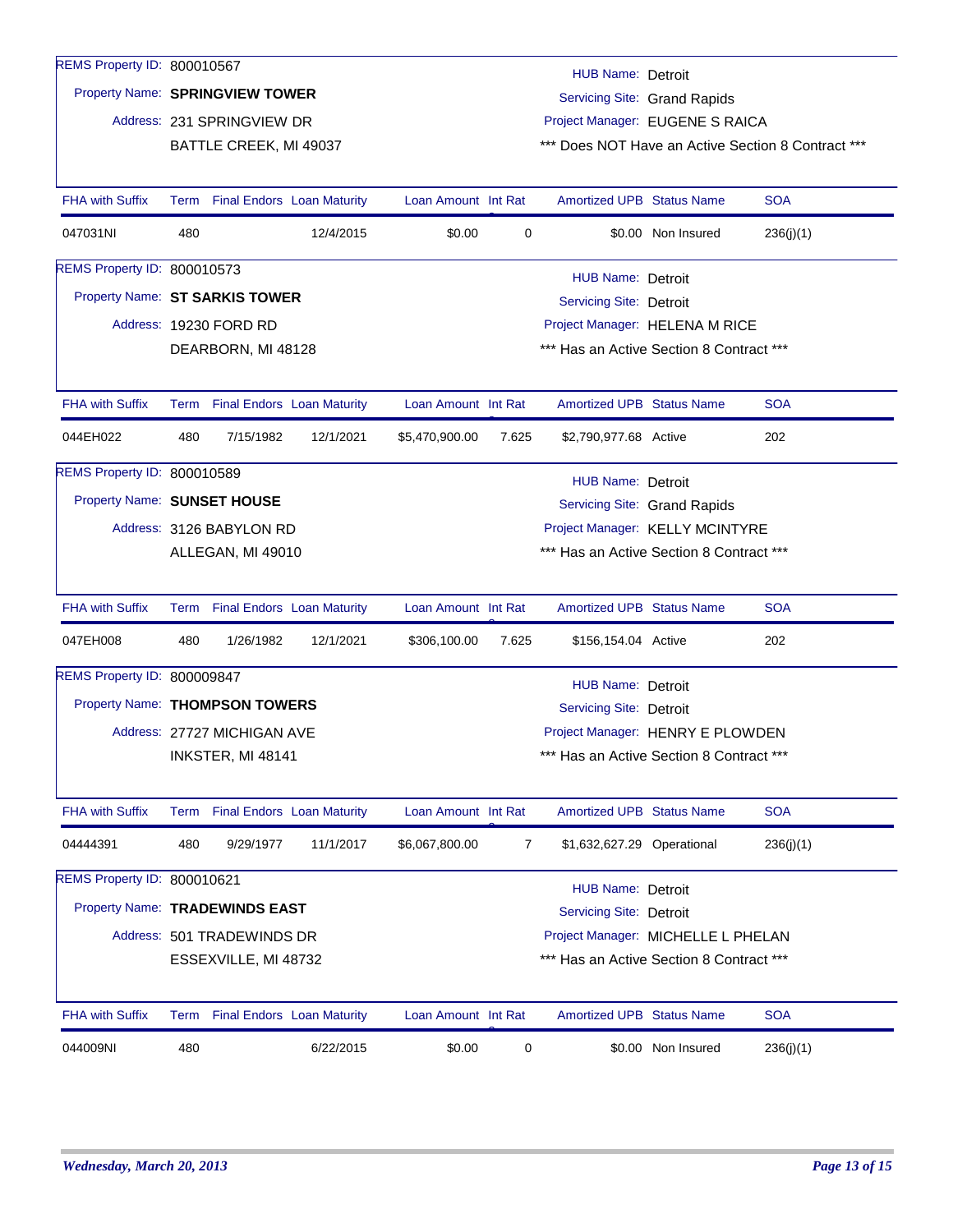| REMS Property ID: 800010624 |                                                                                                                    |                        |                                   |                     |                                |                                                                                |                    |               |  |
|-----------------------------|--------------------------------------------------------------------------------------------------------------------|------------------------|-----------------------------------|---------------------|--------------------------------|--------------------------------------------------------------------------------|--------------------|---------------|--|
|                             | <b>HUB Name: Detroit</b><br>Property Name: TRENTON TOWERS COOPERATIVE APARTMENTS<br><b>Servicing Site: Detroit</b> |                        |                                   |                     |                                |                                                                                |                    |               |  |
|                             | Address: 2645 RIVERSIDE DR<br>TRENTON, MI 48183                                                                    |                        |                                   |                     |                                | Project Manager: HENRY E PLOWDEN<br>*** Has an Active Section 8 Contract ***   |                    |               |  |
|                             |                                                                                                                    |                        |                                   |                     |                                |                                                                                |                    |               |  |
|                             |                                                                                                                    |                        |                                   |                     |                                |                                                                                |                    |               |  |
| <b>FHA with Suffix</b>      |                                                                                                                    |                        | Term Final Endors Loan Maturity   | Loan Amount Int Rat |                                | <b>Amortized UPB Status Name</b>                                               |                    | <b>SOA</b>    |  |
| 04444805                    | 468                                                                                                                | 4/16/1974              | 5/1/2013                          | \$3,464,500.00      | $\overline{7}$                 | \$21,497.38 Active                                                             |                    | 236(j)(1)/202 |  |
| REMS Property ID: 800010656 | <b>HUB Name: Detroit</b>                                                                                           |                        |                                   |                     |                                |                                                                                |                    |               |  |
|                             | Property Name: VILLAGE OF KALAMAZOO<br>Servicing Site: Grand Rapids                                                |                        |                                   |                     |                                |                                                                                |                    |               |  |
|                             |                                                                                                                    | Address: 4411 LILAC LN |                                   |                     | Project Manager: CAROL J ALCOX |                                                                                |                    |               |  |
|                             | KALAMAZOO, MI 49007                                                                                                |                        |                                   |                     |                                | *** Has an Active Section 8 Contract ***                                       |                    |               |  |
|                             |                                                                                                                    |                        |                                   |                     |                                |                                                                                |                    |               |  |
| <b>FHA with Suffix</b>      |                                                                                                                    |                        | Term Final Endors Loan Maturity   | Loan Amount Int Rat |                                | <b>Amortized UPB Status Name</b>                                               |                    | <b>SOA</b>    |  |
| 04744046                    | 264                                                                                                                | 7/26/1974              | 4/1/2014                          | \$2,267,946.00      | $\overline{7}$                 | \$194,862.51 Active                                                            |                    | 236(j)(1)     |  |
| REMS Property ID: 800009842 |                                                                                                                    |                        |                                   |                     |                                | HUB Name: Detroit                                                              |                    |               |  |
|                             | Property Name: VILLAGE PINES OF MONROE                                                                             |                        |                                   |                     |                                | Servicing Site: Detroit                                                        |                    |               |  |
|                             | Address: 1600 PARK CT                                                                                              |                        |                                   |                     |                                | Project Manager: HELENA M RICE                                                 |                    |               |  |
|                             |                                                                                                                    | MONROE, MI 48161       |                                   |                     |                                | *** Has an Active Section 8 Contract ***                                       |                    |               |  |
| <b>FHA with Suffix</b>      |                                                                                                                    |                        | Term Final Endors Loan Maturity   | Loan Amount Int Rat |                                | Amortized UPB Status Name                                                      |                    | <b>SOA</b>    |  |
| 04444280                    | 480                                                                                                                | 12/28/1973             | 7/1/2013                          | \$3,715,400.00      | 7                              | \$68,460.04 Active                                                             |                    | 236(j)(1)     |  |
| REMS Property ID: 800010727 |                                                                                                                    |                        |                                   |                     |                                |                                                                                |                    |               |  |
|                             | <b>HUB Name: Detroit</b><br>Property Name: WELLS VILLA                                                             |                        |                                   |                     |                                |                                                                                |                    |               |  |
|                             |                                                                                                                    |                        |                                   |                     |                                | Servicing Site: Grand Rapids                                                   |                    |               |  |
|                             | Address: 2818 WOODCLIFF DR<br>MUSKEGON HEIGHTS, MI 49444                                                           |                        |                                   |                     |                                | Project Manager: MICHELLE L PHELAN<br>*** Has an Active Section 8 Contract *** |                    |               |  |
|                             |                                                                                                                    |                        |                                   |                     |                                |                                                                                |                    |               |  |
| <b>FHA with Suffix</b>      | Term                                                                                                               |                        | <b>Final Endors</b> Loan Maturity | Loan Amount Int Rat |                                | <b>Amortized UPB Status Name</b>                                               |                    | <b>SOA</b>    |  |
| 047004NI                    | 480                                                                                                                |                        | 12/19/2011                        | \$0.00              | 0                              |                                                                                | \$0.00 Non Insured | 236(j)(1)     |  |
| REMS Property ID: 800010694 |                                                                                                                    |                        |                                   |                     |                                | HUB Name: Detroit                                                              |                    |               |  |
|                             | Property Name: WESTGATE TOWER                                                                                      |                        |                                   |                     |                                | <b>Servicing Site: Detroit</b>                                                 |                    |               |  |
|                             | Address: 34567 ELMWOOD ST                                                                                          |                        |                                   |                     |                                | Project Manager: HENRY E PLOWDEN                                               |                    |               |  |
|                             | WESTLAND, MI 48185                                                                                                 |                        |                                   |                     |                                | *** Has an Active Section 8 Contract ***                                       |                    |               |  |
| <b>FHA with Suffix</b>      |                                                                                                                    |                        | Term Final Endors Loan Maturity   | Loan Amount Int Rat |                                | <b>Amortized UPB Status Name</b>                                               |                    | <b>SOA</b>    |  |
| 044030NI                    | 480                                                                                                                |                        | 12/26/2012                        | \$0.00              | 0                              |                                                                                | \$0.00 Non Insured | 236(j)(1)     |  |